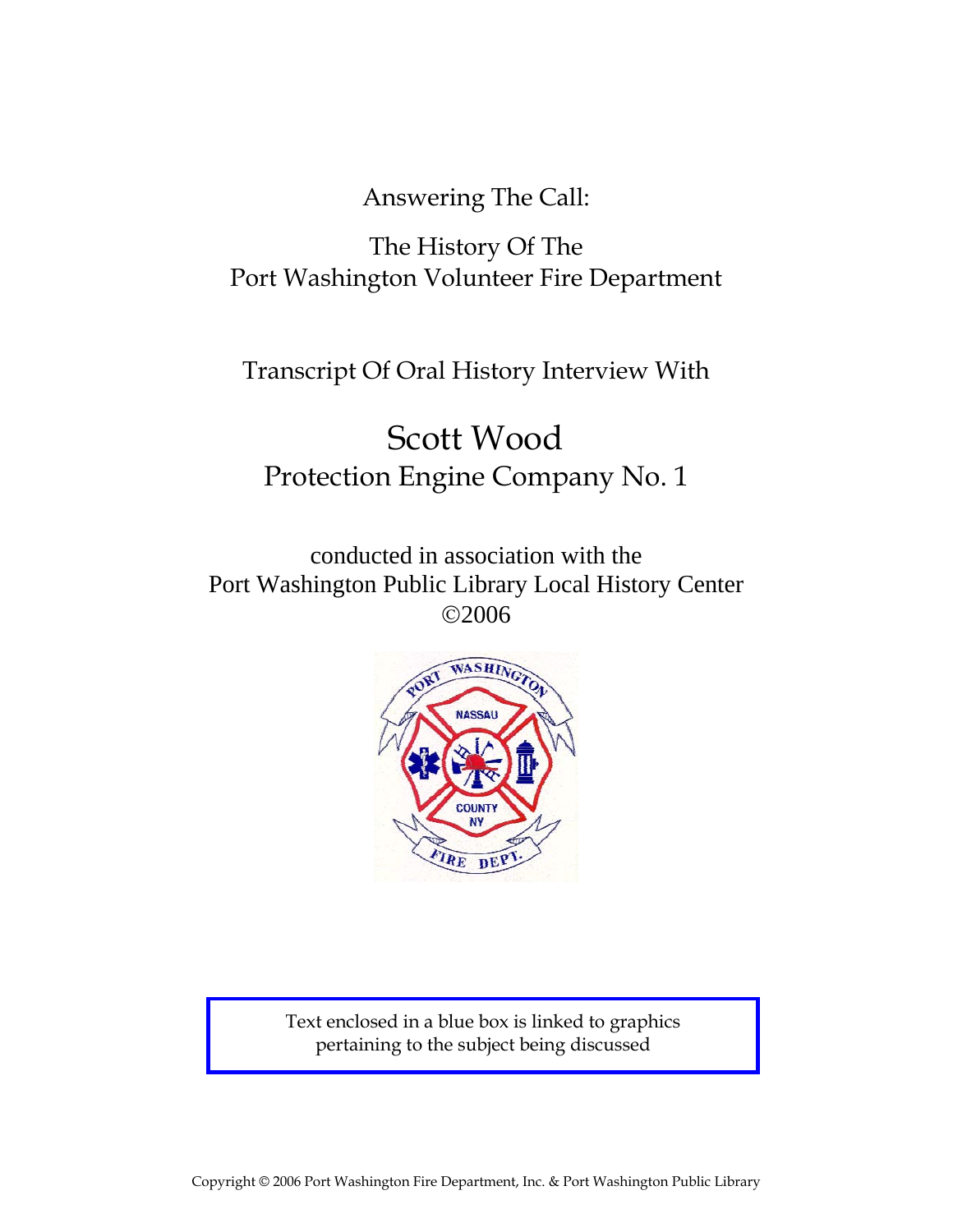Q: Today is December 6th, 2004. This is an interview with Scott Wood. My name is Sally Olds. The interview is taking place at the Port Washington Public Library. Can you please say your name.

Scott Wood: My name is Scott Wood.

- Q: And which company are you affiliated with?
- SW: Protection Engine Company.
- Q: How old were you when you joined the Department?
- SW: Twenty-one.
- Q: And so you've been a member for how many years now?
- SW: Almost eighteen years.
- Q: What made you decide to become a firefighter?
- SW: Family tradition.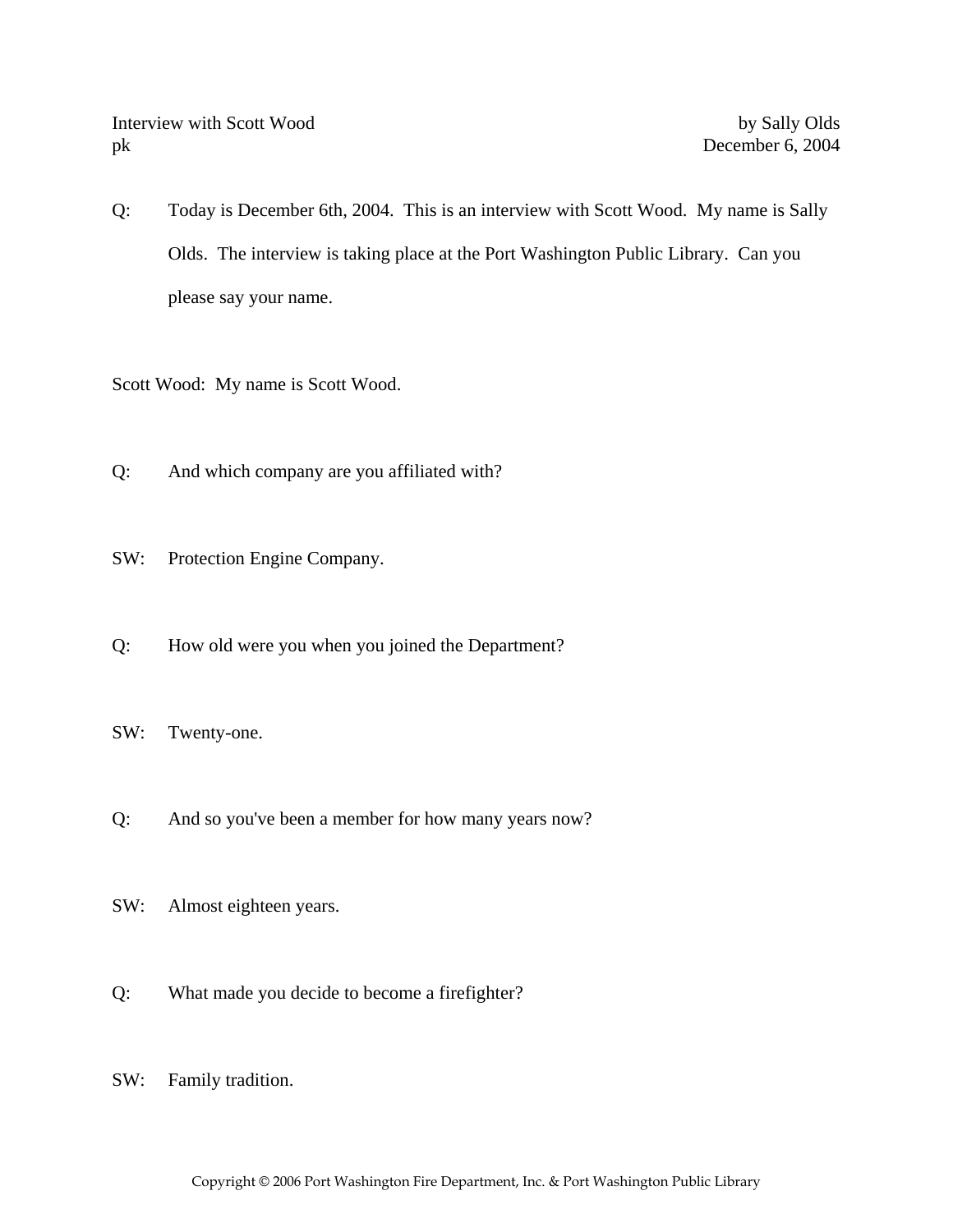- Q: ... [INTERRUPTION] ... Okay, you were talking about family tradition.
- SW: Yes. My grandfather was a firefighter, my dad, and myself. So, my grandfather had over fifty years, and this is my father's--coming into his fiftieth year with the Fire Department. And there's myself and my brother who has, I believe, eight or nine years in.
- Q: What are your family members' names?
- SW: Well, my grandfather is George Wood. My father's Richard Wood, and my brother is Glen Wood.
- Q: And what did your grandfather and your father tell you about being a firefighter?
- SW: They didn't tell me much. I just knew, because I've been around the firehouse my whole life.
- Q: What are your early memories of it?
- SW: My earliest memories are my grandfather bringing me to the firehouse on the weekends and also watching my dad on the racing team--my earliest memories from the firehouse.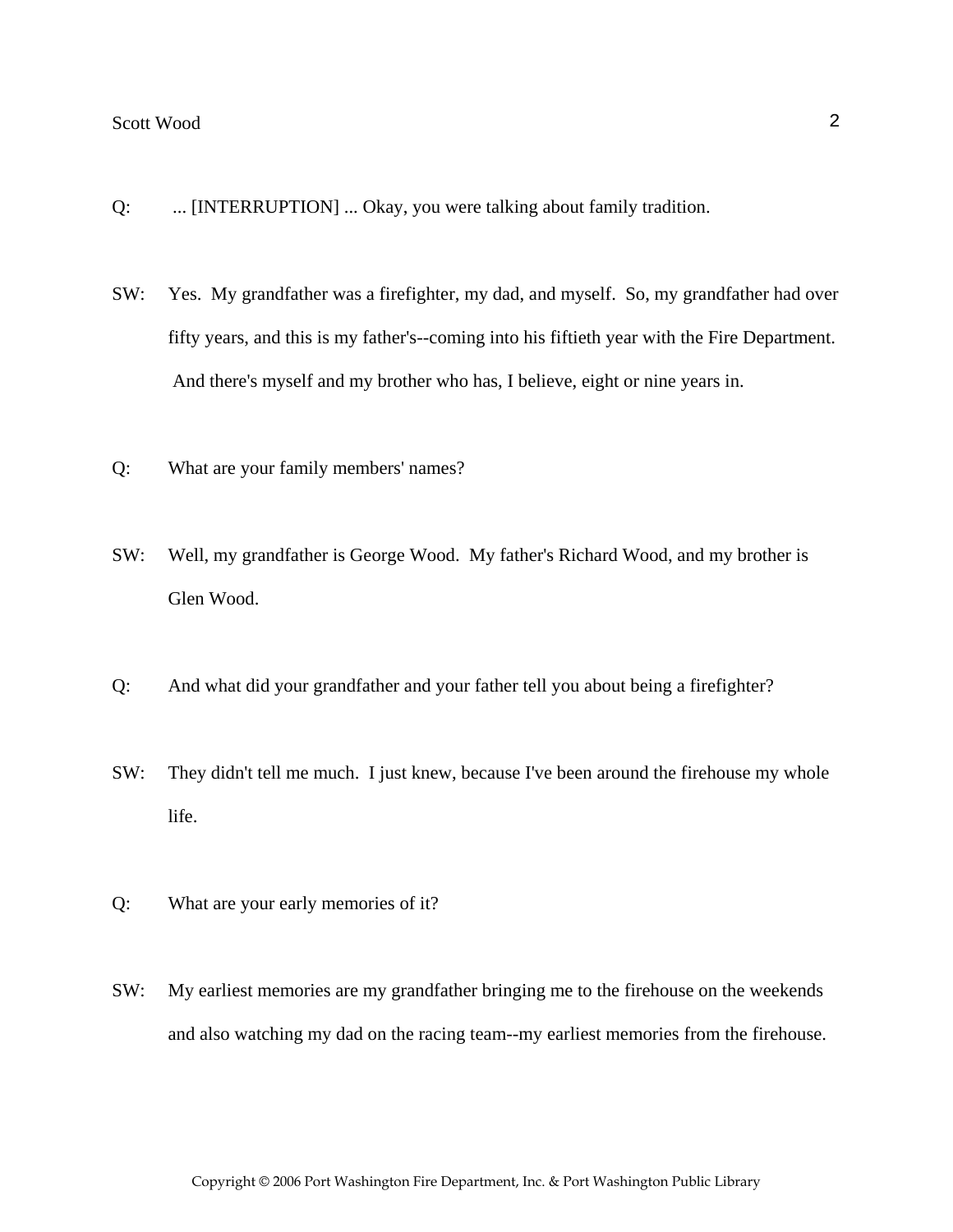- Q: And what about--did you ever see a fire or see any of the members fighting a fire, when you were a boy?
- SW: No. But, you know, I just remember my dad running--you know, going out all times, of the day and night, to go to fires.
- Q: And how did your mom feel about that?
- SW: I guess she was just used to it, you know. She married a fireman, so ...
- Q: So, she knew that ahead of time.

SW: Yeah.

- Q: Yeah. Are you married yourself?
- SW: Yeah. I'm a newlywed. I got married last January.
- Q: Oh, congratulations.
- SW: Thanks.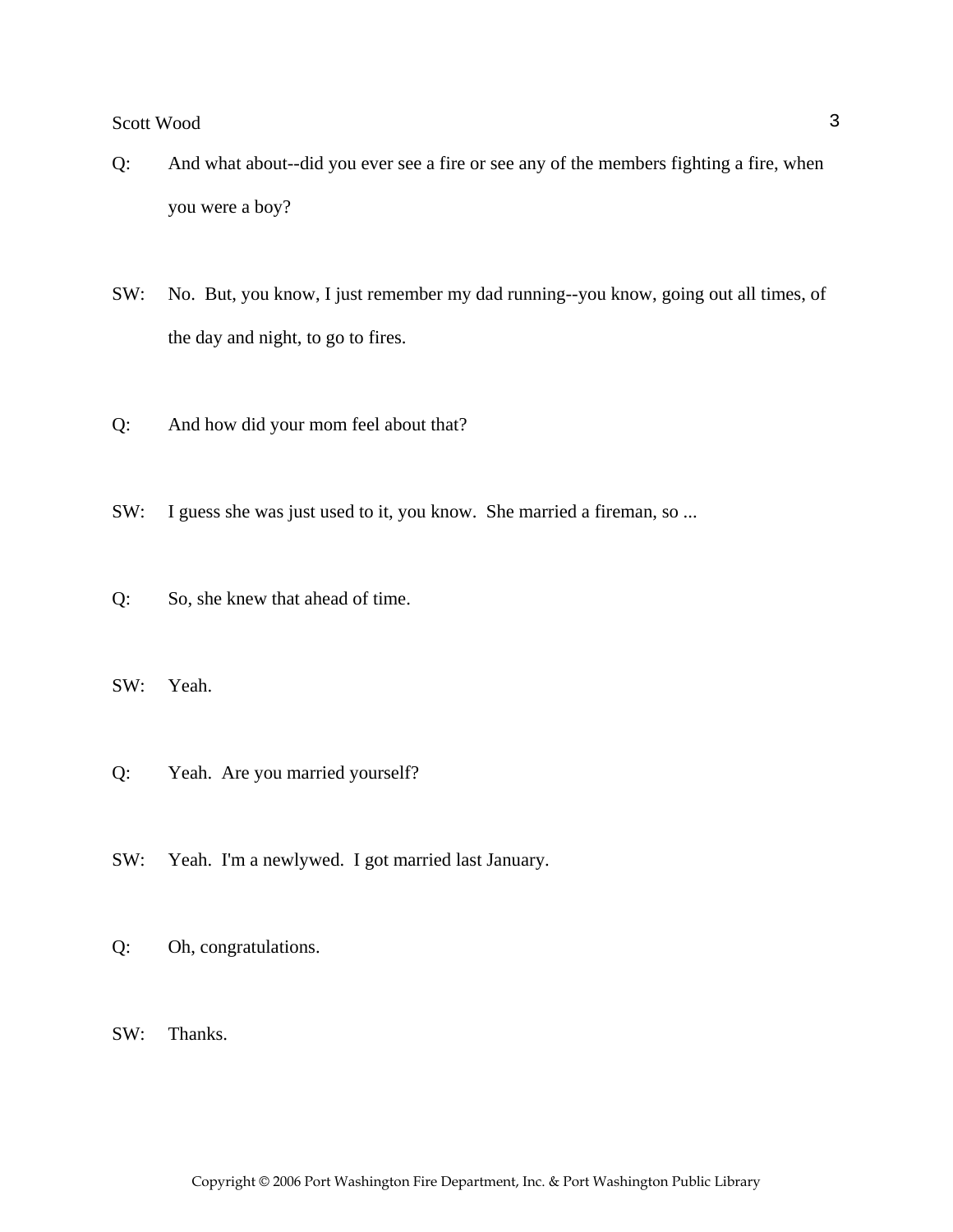- Q: So, do you talk about, you know, what you're doing--the firefighting work--with your wife?
- SW: Yes. She's--I let her know what's going on. She knows.
- Q: And how does she feel about it?
- SW: I think she's more worried about me being a cop than a fireman (laughs).
- Q: You are a New York City policeman?
- SW: No, Port Washington.
- Q: So, how does that work out, you know, integrating your volunteer work as a fireman with your work as a policeman?
- SW: Well, obviously, my work as a policeman comes first, because that's my living. AndI volunteer.
- Q: Have you had any conflicts of time or anything?
- SW: No, my--you know, you volunteer, you do it when you can do it. That's basically what it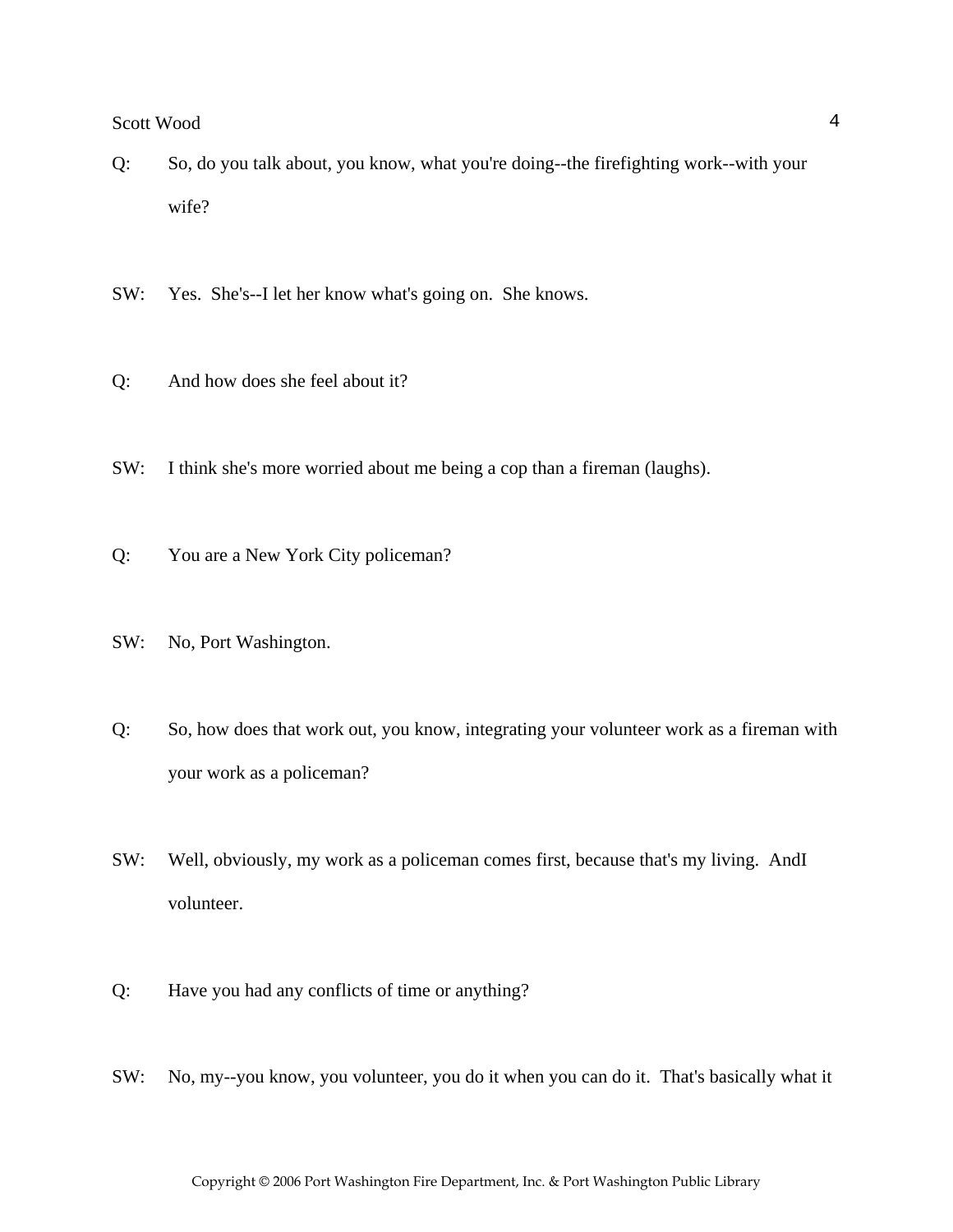is.

- Q: Yeah. Okay. When you first joined, who was the Captain of Protection?
- SW: Oh (laughs) ...
- Q: It's hard to remember.
- SW: When I first joined, a person actually I actual work with--Al Paxton--was the Captain.
- Q: And do you remember who the Chief of the Department was?
- SW: The Chiefs were Charlie Lang, John Salerno, and Peter Zwerlein.
- Q: Did you have to wait before you were accepted into the Department?
- SW: No. I got in in March of 1987. I believe I put my papers in in February. And--or maybe January. I got introduced at the February meeting, and then they vote on you. I got voted on in March.
- Q: What do you remember about your first days in the Department?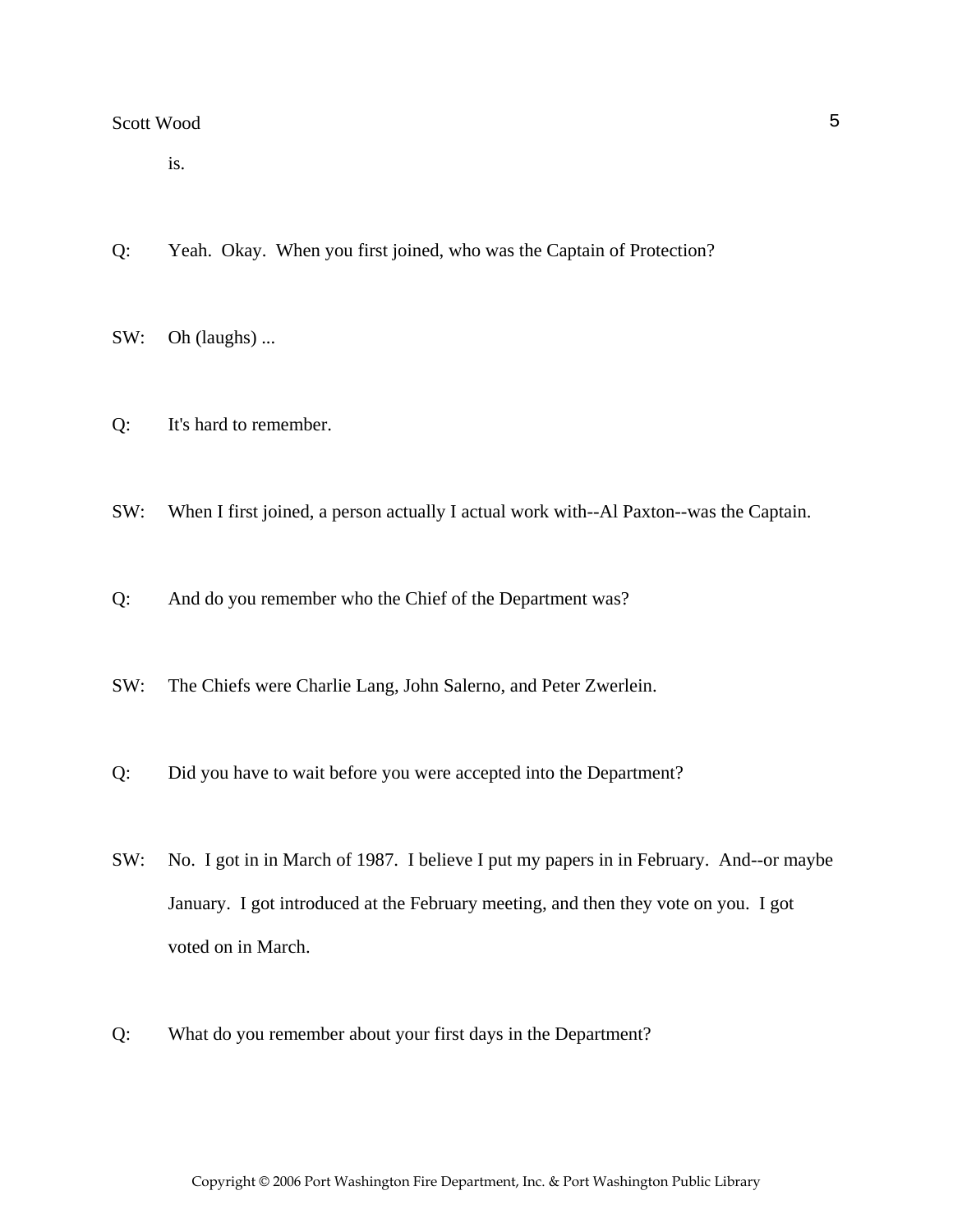- SW: The first days--the camaraderie, the new friends. You know, after work every day, just going, meeting the guys, and learning to be a firefighter.
- Q: And what about the training itself. Was there anything that surprised you about it?
- SW: No. They train you on everything from A to Z, you know. And, actually, the training now--I don't know--it's a lot tougher than it was when I started.
- Q: You say it is, it's tougher now ...
- SW: Yeah, they ...
- Q: ... even than when you started?
- SW: ... the new guys have to go through a lot more than we did. But the best training you could have is, you know, the actual firefighting work itself.
- Q: Did anybody in particular sort of take you under his wing, and show you what to do?
- SW: Yeah, I would say Bill Zwerlein taught me--taught me a lot. He was the driver of the truck I used to go on all the time. So, he was an experienced member.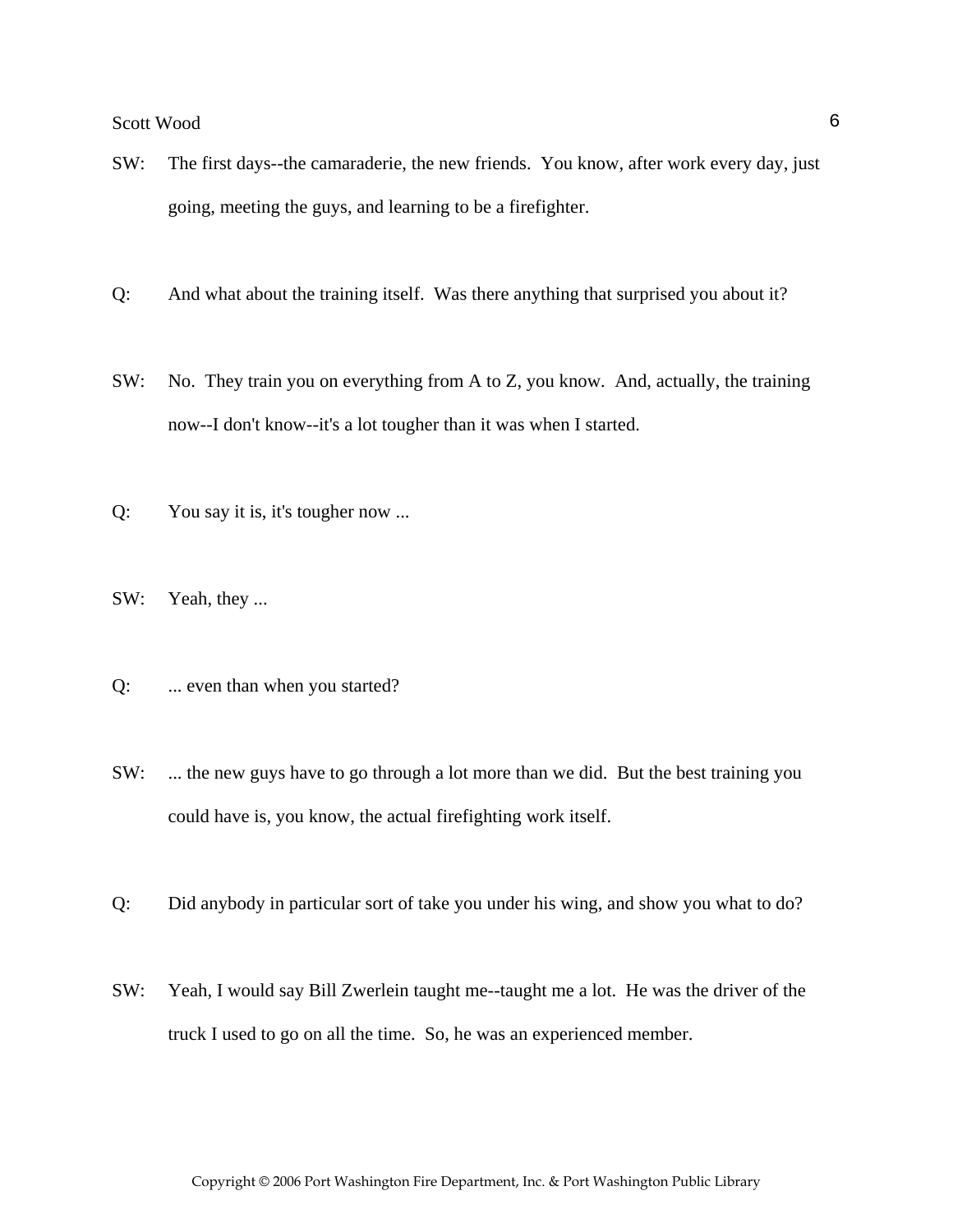- Q: Which truck was that?
- SW: Right out of Protection's main house over here on South Washington Street--8-5-1-5.
- Q: And what about the first fire that you went to? What do you remember about that?
- SW: There's been so many, I ...
- Q: Yeah. So the first one ...
- SW: I don't--I don't ...
- Q: ... and then first big one. Well, what were some of the ones that stand out in your mind?
- SW: [I don't remember my first one. I don't think I remember my first one. I'm not sure. But](http://www.pwfdhistory.com/trans/woods_trans/pnews881201_pz.pdf)  the fire on Main Street was, you know, my most memorable one.
- Q: Yes. Yes, can you tell me about that?
- SW: Yeah. There was a fire on Main Street at the Cat Lady Antique Store. And I don't really get into it that much, because it was a bad experience for me.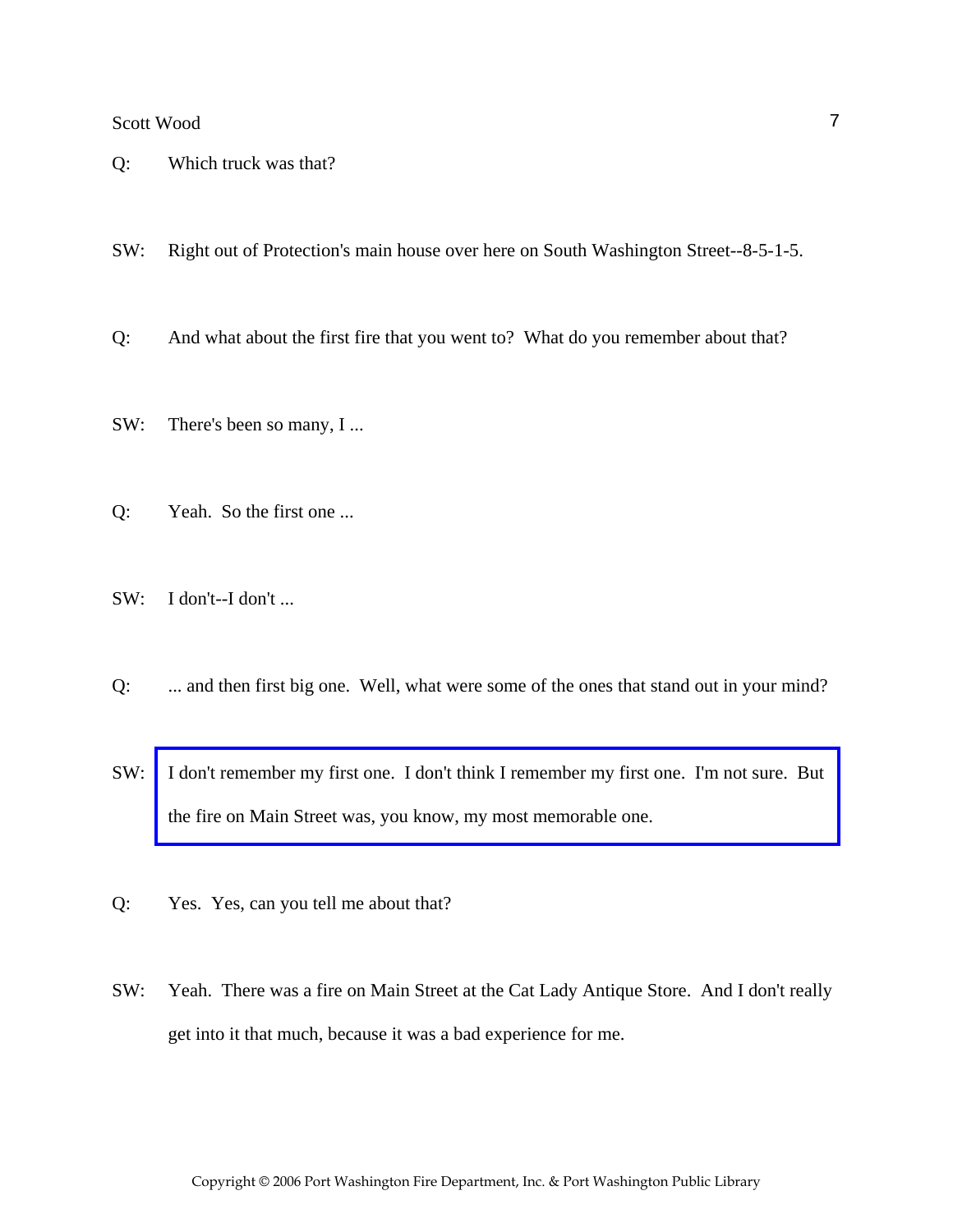- Q: Yeah. So, you really ...
- SW: Yeah, no, I don't really talk about it, too much.
- Q: Okay. Would you say that was your worst day ever as a firefighter?
- SW: Oh, yeah. Yeah, by far.
- Q: Yeah, yeah. So what--can you tell--and if you don't want to talk about it, just say so. But can you talk about afterwards, how you dealt with--you know, with the feelings that came up and with the trauma?
- SW: All right ... [??] ... they had a--helped us a lot. They had the guy talk about stress come in and counsel us at Protection. And that helped, because, you know, we lost one of our members.
- Q: Sure.
- SW: And that helped a lot. And then it just was a little--it was a little rough trying to get back into fires. I had to kind of force my way through it.
- Q: Yeah.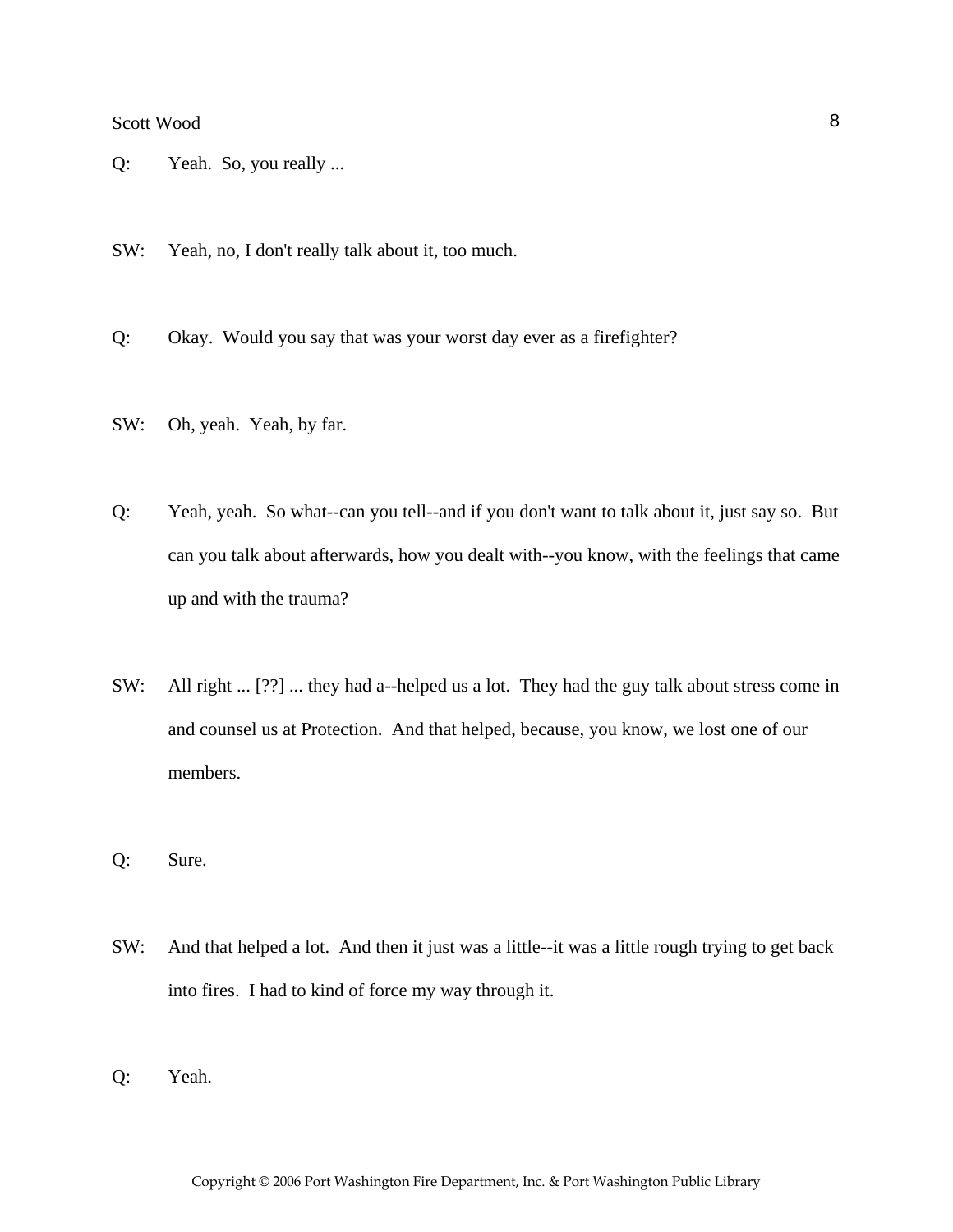- SW: Which I did.
- Q: Did you stay out for a while?
- SW: No, I went back right in the first fire that we had. I went right in. It was a tough situation, but--tough on the family, too.
- Q: Your family.
- SW: Yeah.
- Q: Yeah, yeah. I guess everybody knew--knew Bobby.
- SW: Mmm hm.
- Q: Yeah. What would you say was your best day as a firefighter?
- SW: Best day as a firefighter? I assisted in the rescue of a person down in Manorhaven.
- Q: Oh, can you tell me about it?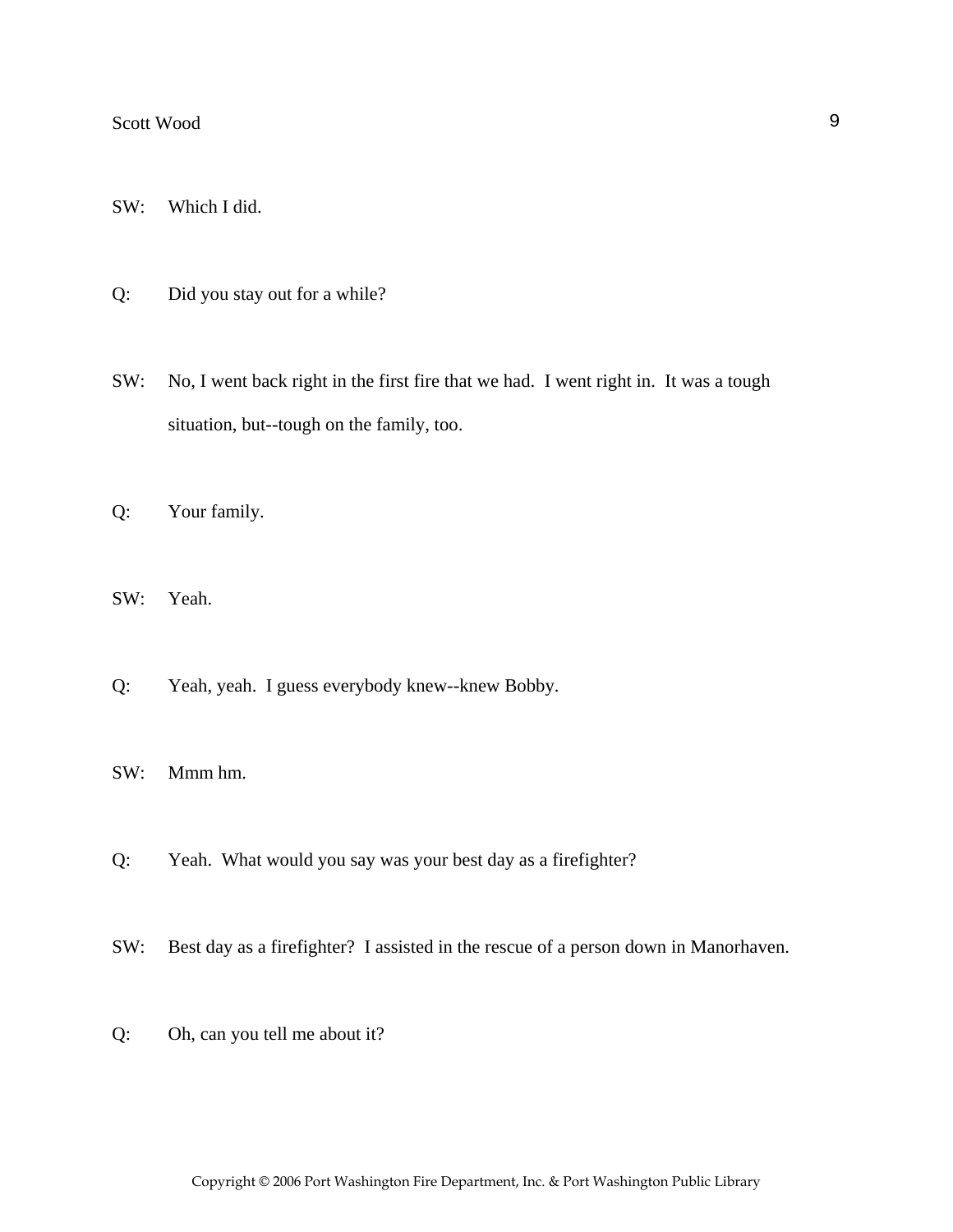Scott Wood and the second second second second second second second second second second second second second second second second second second second second second second second second second second second second second

- SW: [I got an award for that. Yeah, that came over as a house fire with the person trapped on](http://www.pwfdhistory.com/trans/woods_trans/pwfd_news065.pdf)  Kirkwood Road. And I lived in Manorhaven at the time. So myself and my roommate went right to the scene. And we were one of the first firefighters there.
- Q: Who was your roommate?
- SW: Chris Voulo. He was Captain of Protection at the time. And we heard screaming from the upstairs, and a woman was trapped up in the smoke, and we went up and--without any, you know, breathing equipment on and brought her down. And her dad was trapped in the basement, and I assisted in getting him out, also. But he succumbed to his injuries. He didn't make it.
- Q: But when you got him out, he was still alive.
- SW: He was still alive. Yeah, he lived for a day or two, but didn't make it after that.
- Q: And what award did you get for that?
- SW: I got the Silver Medal of Valor for that.
- Q: [You also got the Gold Medal of Valor, didn't you?](http://www.pwfdhistory.com/trans/woods_trans/pnews890427_pz.pdf)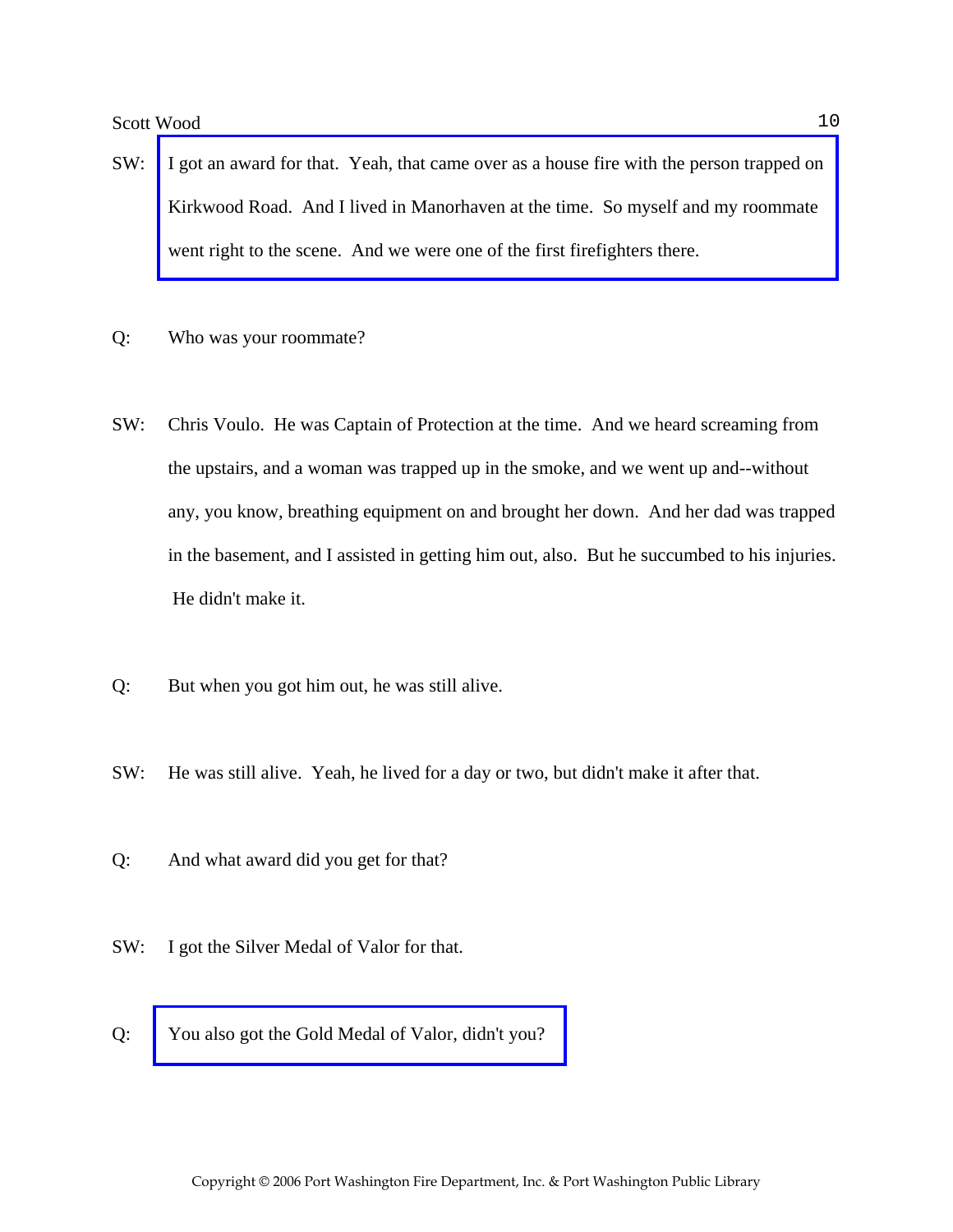- SW: Yeah, that was for the Bobby Dayton fire.
- Q: What's the difference between the Silver and the Gold?
- SW: The Gold is the highest medal you can receive.
- Q: But do they set certain criteria for them?
- SW: Yeah, I'm not sure how they do it. I'm not sure.
- Q: And, how do you think the people in Port Washington perceive the Fire Department?
- SW: I think they like the Fire Department. You know, we go to all the schools in October for Fire Prevention Month, and we're pretty visible.
- Q: Do you speak, yourself?
- SW: Yeah, I go in.
- Q: So what do you tell the kids?
- SW: You know, we tell them, you know, fire safety and we show them the different rigs and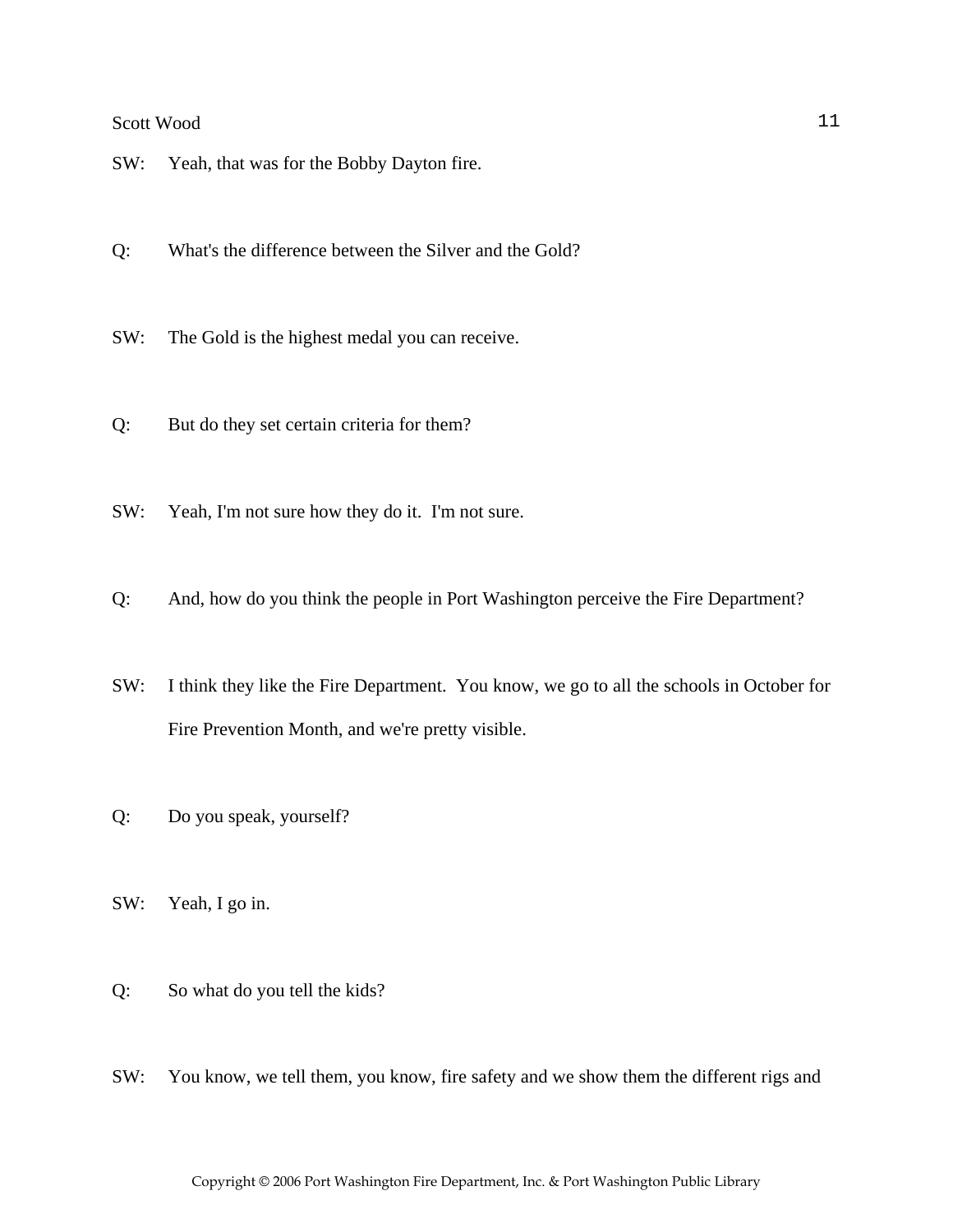everything.

- Q: And do you go in your full equipment?
- SW: Yeah, full equipment. And we even put the breathing apparatus on. We put everything on. So, even the littlest kids sometimes it could be a little threatening. So we tell them like, "Don't be afraid if you see this." We tell them, of course, not to hide; get out of the house. The whole pets thing--don't go back for your pets. Stop, drop, and roll, kids know.
- Q: Do you go to all the levels of school from the early grades up through the high school?
- SW: No, it's just the grade school. Just the grade school kids.
- Q: Yeah. About how often do you go?
- SW: We go every year around Fire Prevention Month.
- Q: What kinds of questions do the kids ask?
- SW: Oh, they just ask kids' questions, you know. "Can you put the lights on?" "Can we hear the sirens?" And stuff like that. But they know, because the school tells them pretty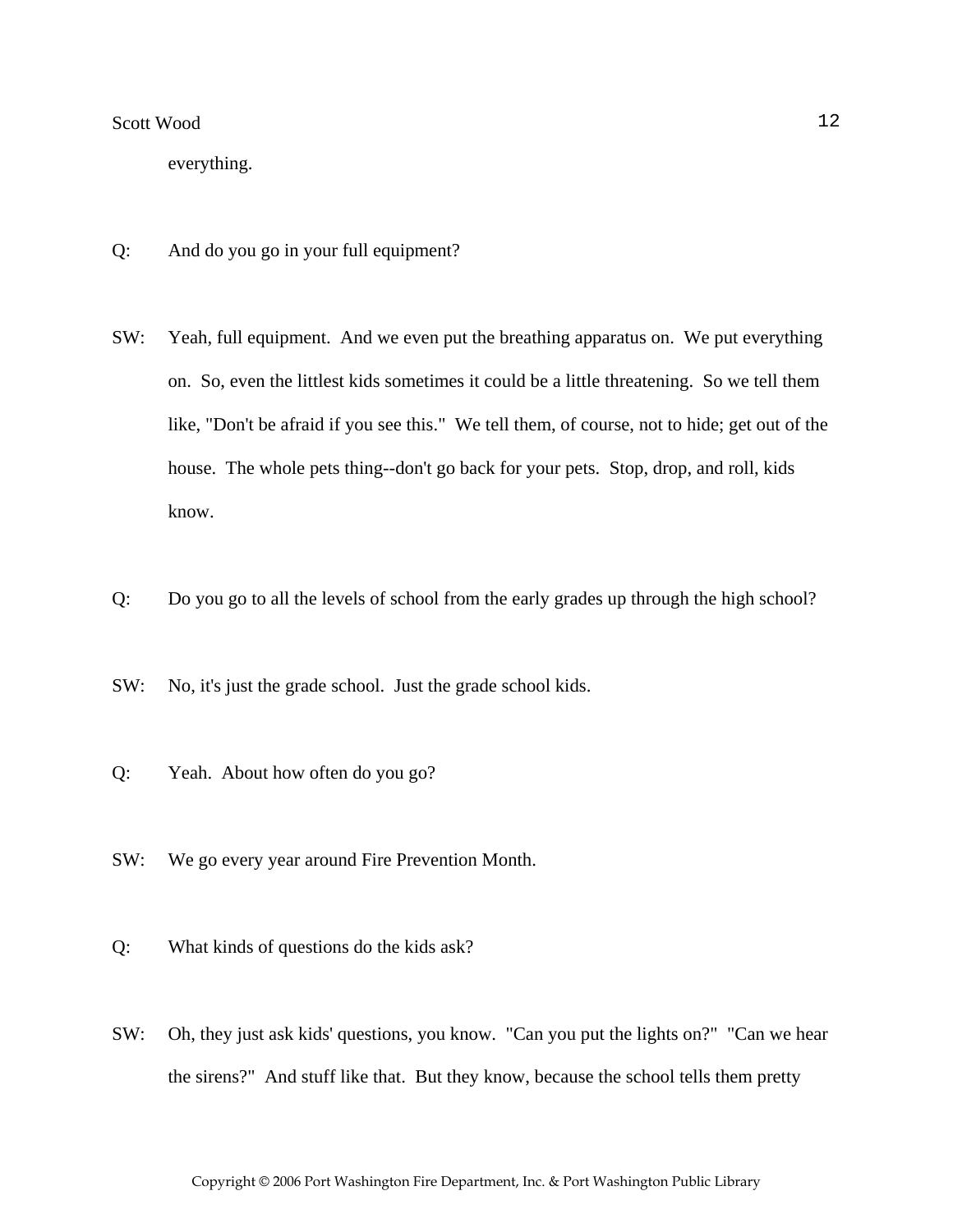good.

- Q: Do they ask any questions about what to do in fires?
- SW: No, because they're really not familiar with fire, you know. Most people just panic, and kids try to hide. So, we try to-- we have a--they just got a new trailer. It's a "Get-outalive" trailer, it's called. And that trains kids. But it fills up with fake smoke, and some of the kids freak out when they're in there. So, it helps.
- Q: And do you take them--do you take that with you when you go to the schools?
- SW: Yeah, they do that sometimes. They set them up different. They set up for fairs and stuff, you know.
- Q: What were your early jobs in the company, like when you first joined?
- SW: Well, for two years, you're on probation, and you have to make work nights--four work nights a month--and pretty much every meeting. And all your schools. And then you get off probation.
- Q: How often are the meetings held?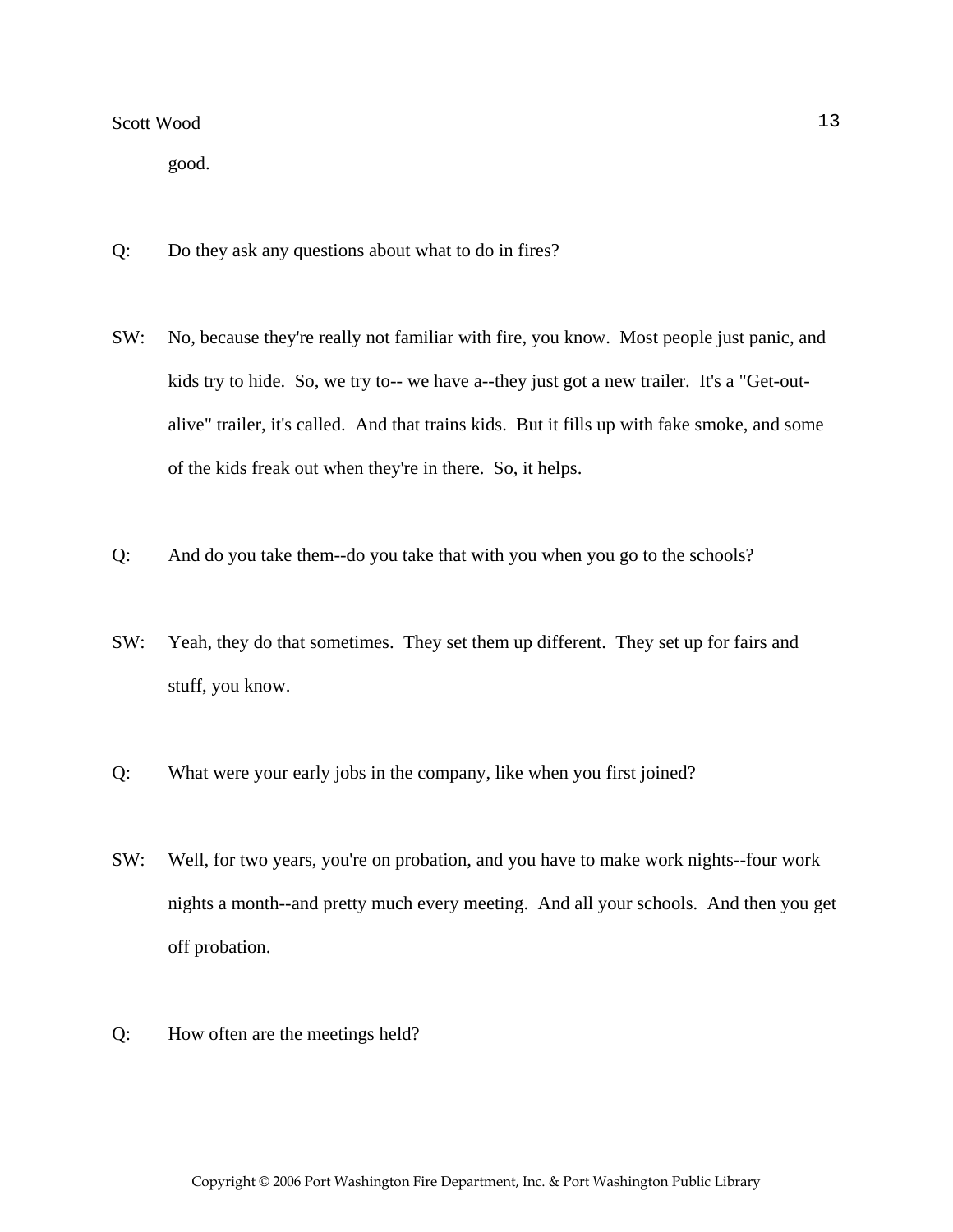- SW: The meetings are the first Thursday in every month at Protection and Atlantic's. And the first Monday in every month for Flower Hill and the Fire Medics.
- Q: Do you ever go to the other companies for any reason, or do you always just go to Protection?
- SW: Oh, no. It's all the Port Washington Fire Department, you know, you get to know everybody.
- Q: Oh, you mean, the meetings.
- SW: No, the meetings are separate.
- Q: Yes.
- SW: But there are--there are Department meetings also.
- Q: And you have to go to those also?
- SW: Yeah.
- Q: And how often are they?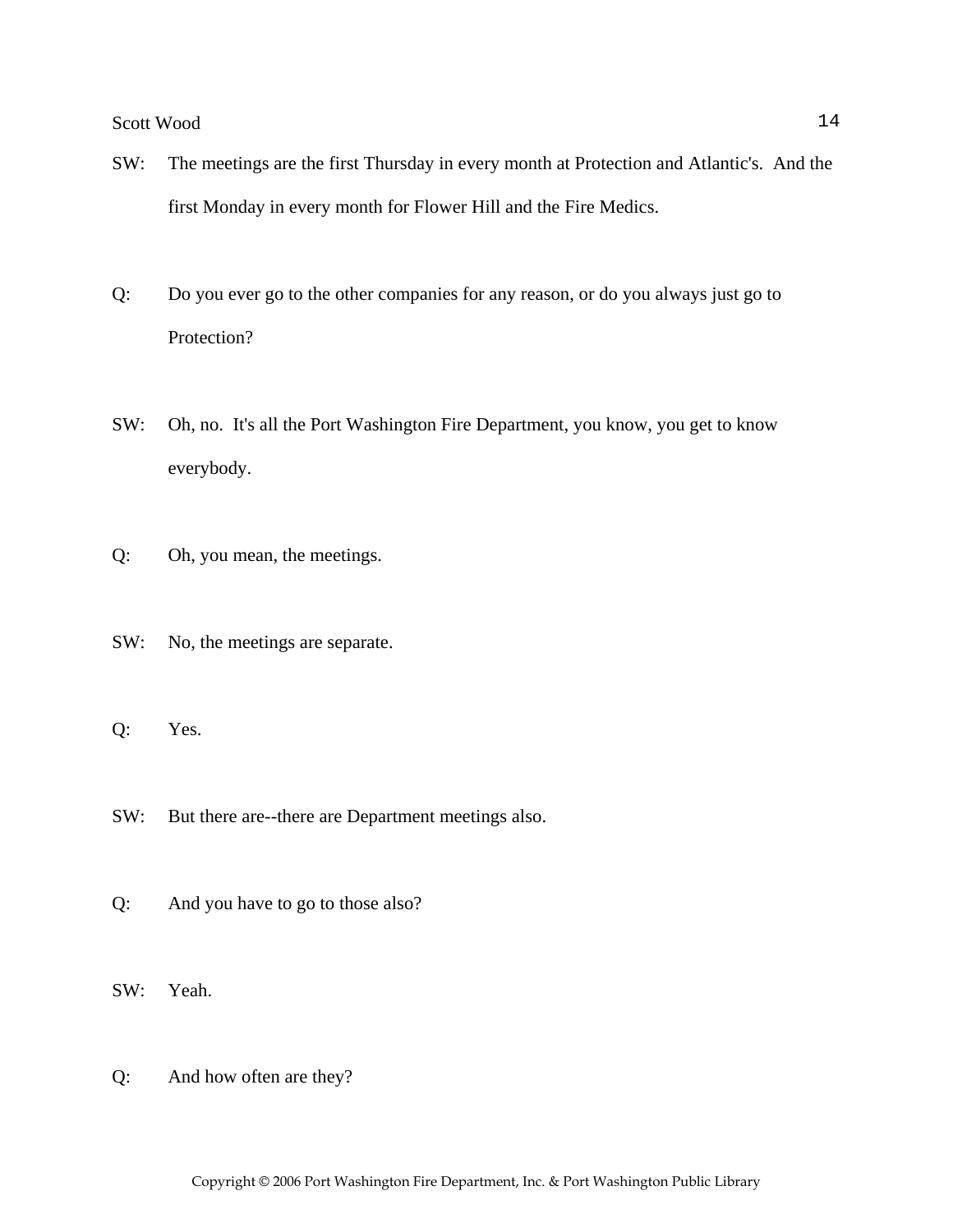- SW: They have an annual meeting every year, where all four companies get together. And then they have special meetings once in a while, where they call the companies together if they're going to, you know, get something new or tell us about some program they want to start trying, or stuff like that.
- Q: So which Fire Department activities have you been active in?
- SW: I've been on the Fire Department softball team now.
- Q: Yeah, so tell me about that.
- SW: [I guess it's going to be seventeen, eighteen years now. Since I got in, so, my first five](http://www.pwfdhistory.com/trans/woods_trans/pnewsnyschamps1987_pz.pdf)  years in the Department, we won in the New York State championship and multiple tournaments around Long Island. And these past two years, we've also won the New York State championship.
- Q: Where do you play in New York State?
- SW: [The New York State championship is up at the Firemen's Home in Hudson, New York.](http://www.firemenshome.com)  The Volunteer Firemen's Home, which is all the great facility they have up there.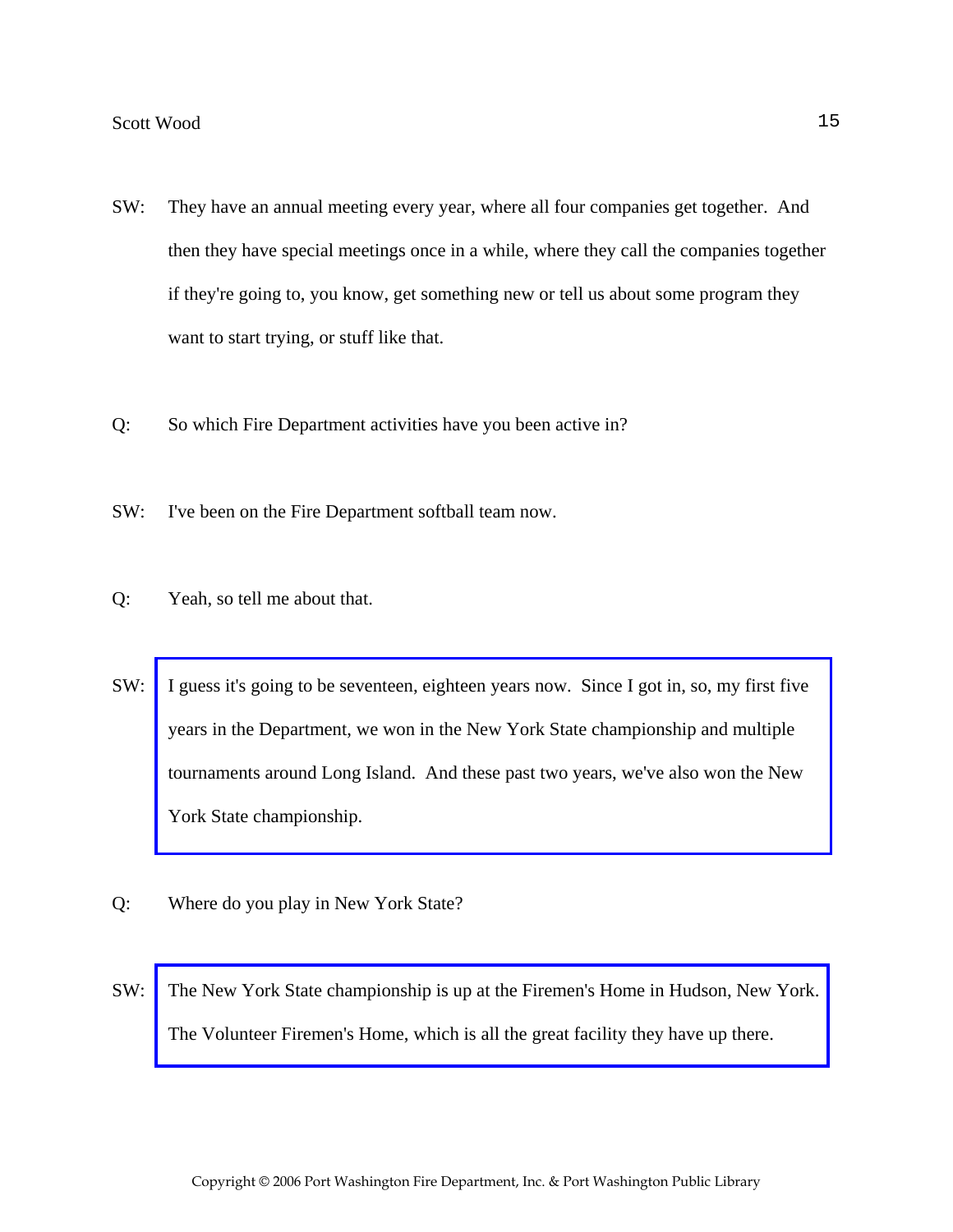- Q: So you go up there regularly with the softball team.
- SW: Right. And I also go up to--we have a couple of members that are in the Firemen's Home now, and we go up and see them once in a while, also.
- Q: What are those visits like?
- SW: They're great. You know, the guys appreciate you coming up there. And just seeing the firemen from all over New York State, you know, retired guys. And they're happy to see you. You just sit down, you have lunch with them, and you just, you know, shoot the B.S. with them.
- Q: Do you usually tell them ahead of time that you're coming?
- SW: Yeah, they run a trip up there, where they know we're coming up. Then once in a while, we just drive up and get a couple of the guys in the Department and drive up and say hello.
- Q: That's great. Back to the softball team, so which position do you play?
- SW: First base.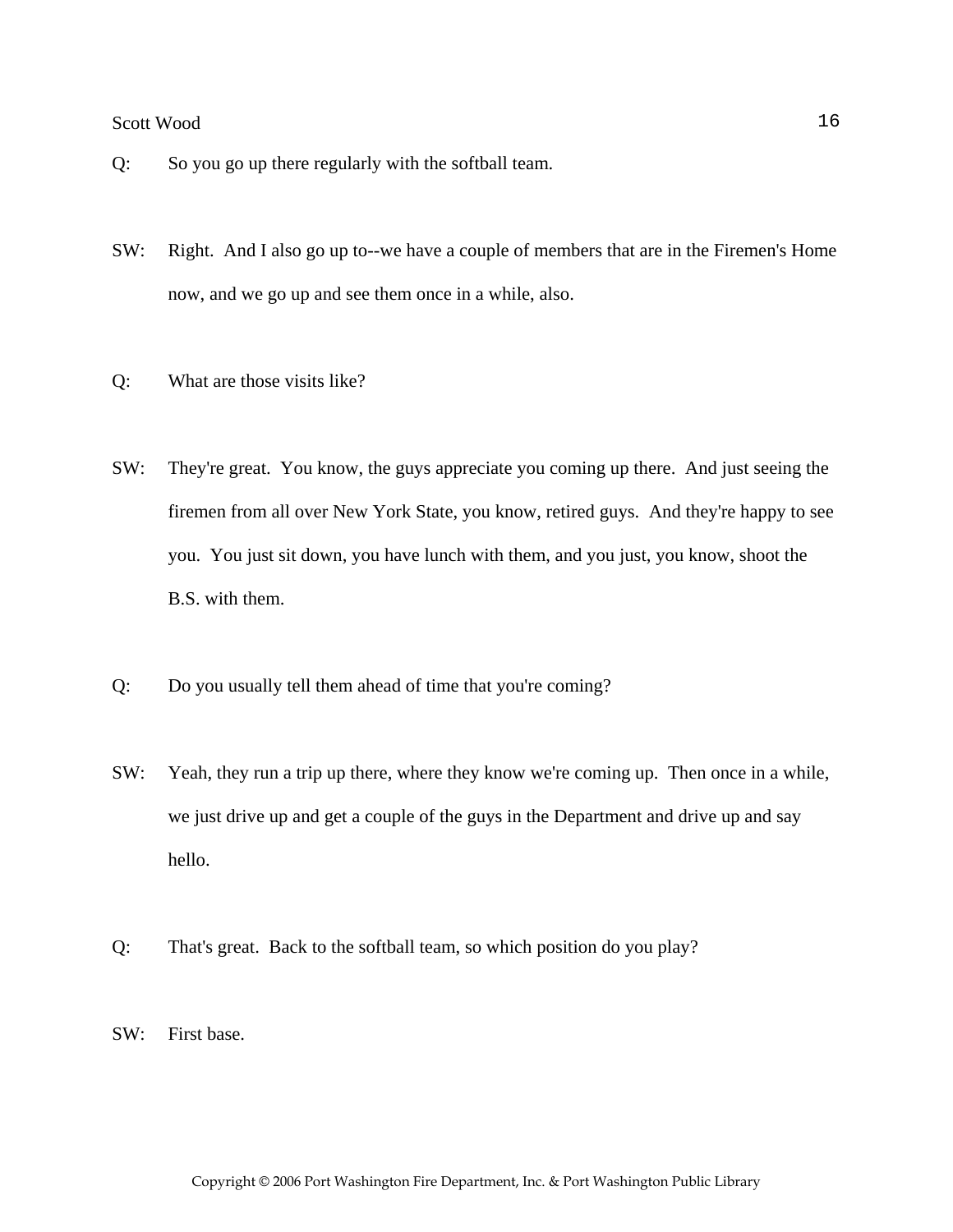- Q: And have any funny things come up at the games that ...
- SW: No, actually, our fun was winning. That's what we always said. If we came in second place, we weren't happy. So, but we were--we're a pretty serious team. A lot of teams go up there just to have fun, and, for us, winning was fun.
- Q: What's the name of the team?
- SW: Just the Port Washington Fire Department softball team.
- Q: And when you go up there, do you stay overnight?
- SW: Yeah, we stay overnight a couple of nights and play a lot of softball.
- Q: And are there parties afterwards?
- SW: Well, the party's afterwards, right at the field. But, it's just you're so tired, you know, after playing all weekend. And--but some of the teams party pretty hard. You know, the teams that lose (laughs).
- Q: Do you think that's why?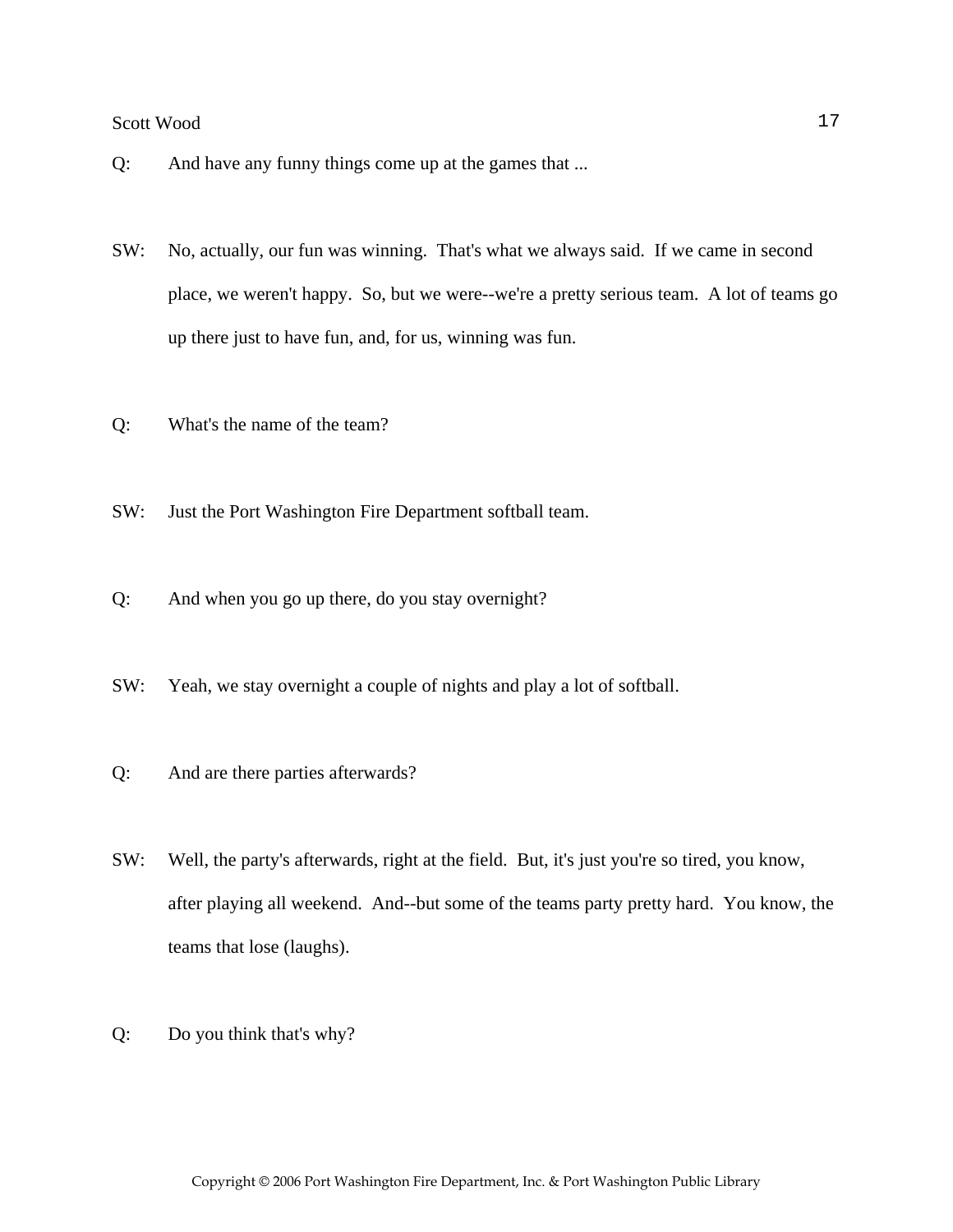- SW: Yeah, you know (laughs).
- Q: And you've been active in some of the--well, wait, before we leave the softball team, so the competition is between teams or ...
- SW: Yeah, and other ...
- Q: Other fire departments.
- SW: Other fire departments, yeah. We used to have an Eighth Battalion softball league, which was the towns around us--Great Neck, Manhasset, such as Great Neck Alerts, Great Neck Vigilants, Manhasset, Williston Park, East Williston, and Albertson. And that was fun. That was every Sunday morning we played--actually Sunday around noon. And that lasted for about, I guess, about eight years, nine years. And then the league went under. Couldn't get enough teams to play. The teams got tired of us beating them all the time (laughs).
- Q: (Laughs). Have you gone out for any of the task and drill tournaments too--the racing team?
- SW: Oh, yeah, I go. I support them. I raced one year; that's it. But when I was growing up, my dad was a big racing guy. He was captain of the Road Runners when they won the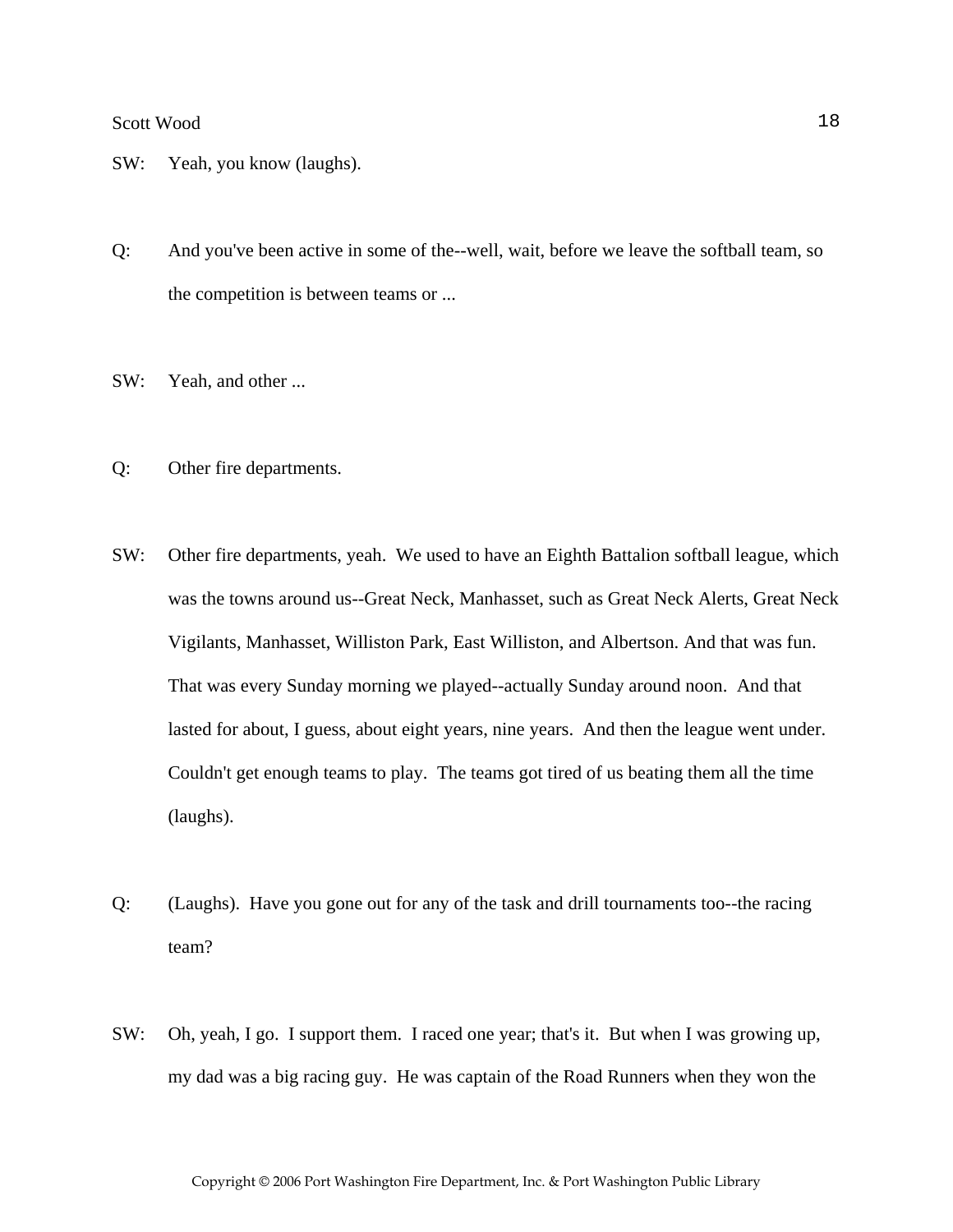state championship in 1969 and 1973. So--so I went to a lot of those, growing up as a kid. But I never got into it so much myself. I was more of a softball guy.

- Q: And you didn't have time to do everything.
- SW: Oh, it's tough. You can't do all the stuff.
- Q: You can't do both.
- SW: Guys I know--I know guys did. A lot of guys, growing up, I used to go and watch--when I was a kid, I used to go watch them race, and the next day I'd watch them play softball.
- Q: And you've been active in other ways, too. You were, what, master of ceremonies ...
- SW: Oh, yeah.
- Q: ... for the--yes, can you tell me a little about that?
- SW: My--yeah, when one of my best friends--Chris Bollerman--became Chief two years ago, he asked me to be his master of ceremonies, and that was a great honor. The dinner was at the Huntington Hilton. And then I also was master of ceremonies last year when my friend Donald Reese asked me to be it for his installation as Captain of Protection. And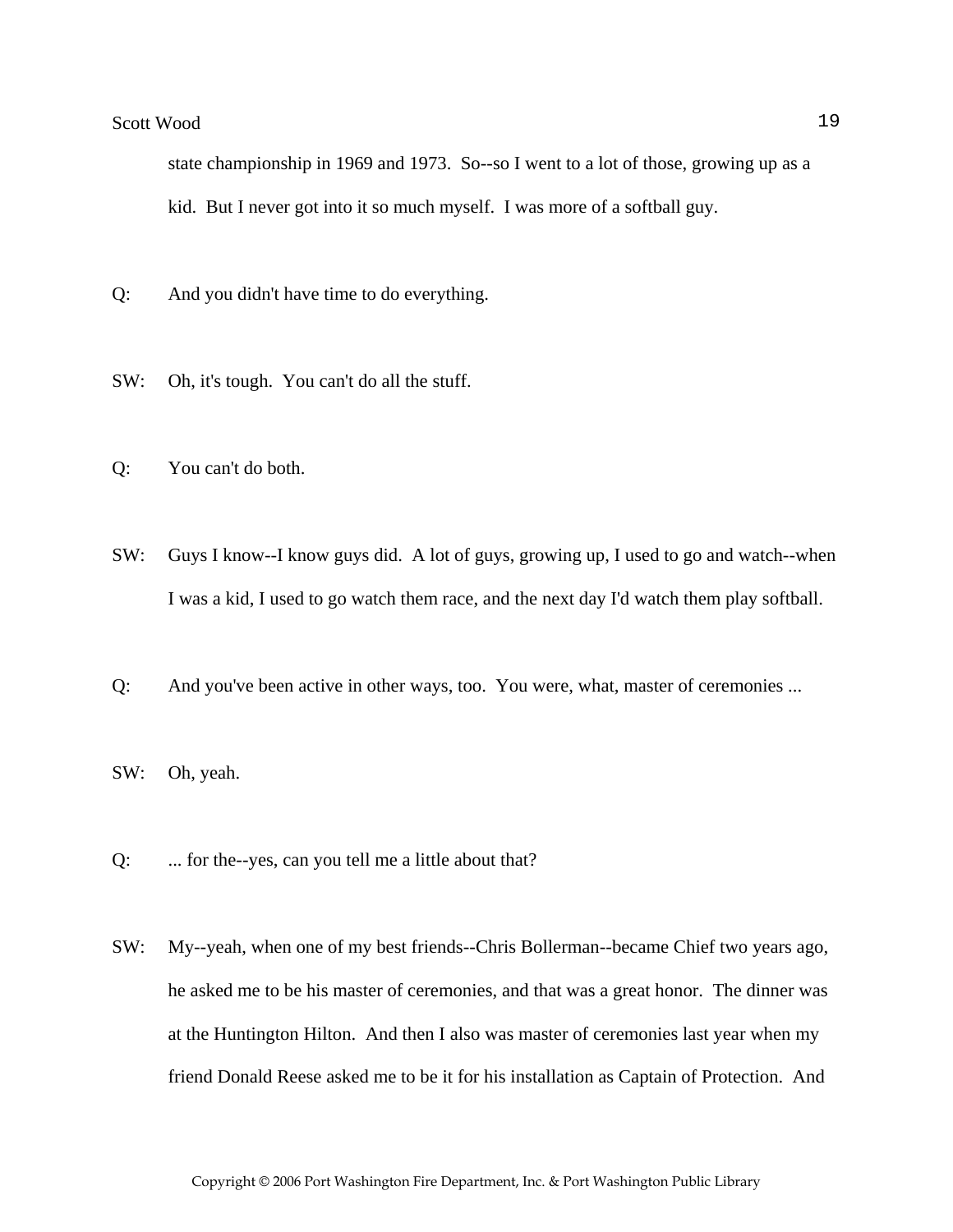I'm going to be, coming up this year, master of ceremonies for my dad's fiftieth. So that'll be nice.

- Q: What do you have to do to prepare for that?
- SW: You just--they give you like an agenda to follow, and my wife types everything up for me. And we sit down at the computer and we just do a program. And it was a little nerve-wracking the first time; it was in front of four hundred people. And then the next time wasn't so bad.
- Q: Then you don't have to ad lib or ...
- SW: Oh, yeah, you ad lib, say some jokes, get the people laughing.
- Q: What kind of in-jokes go on at the firehouse? Funny pranks.
- SW: Oh, yeah, there's always pranks amongst the companies. Once in a while you have a water fight. We used to--if Flower Hill left their door open, we would get some foam and foam their truck room.
- Q: And then ...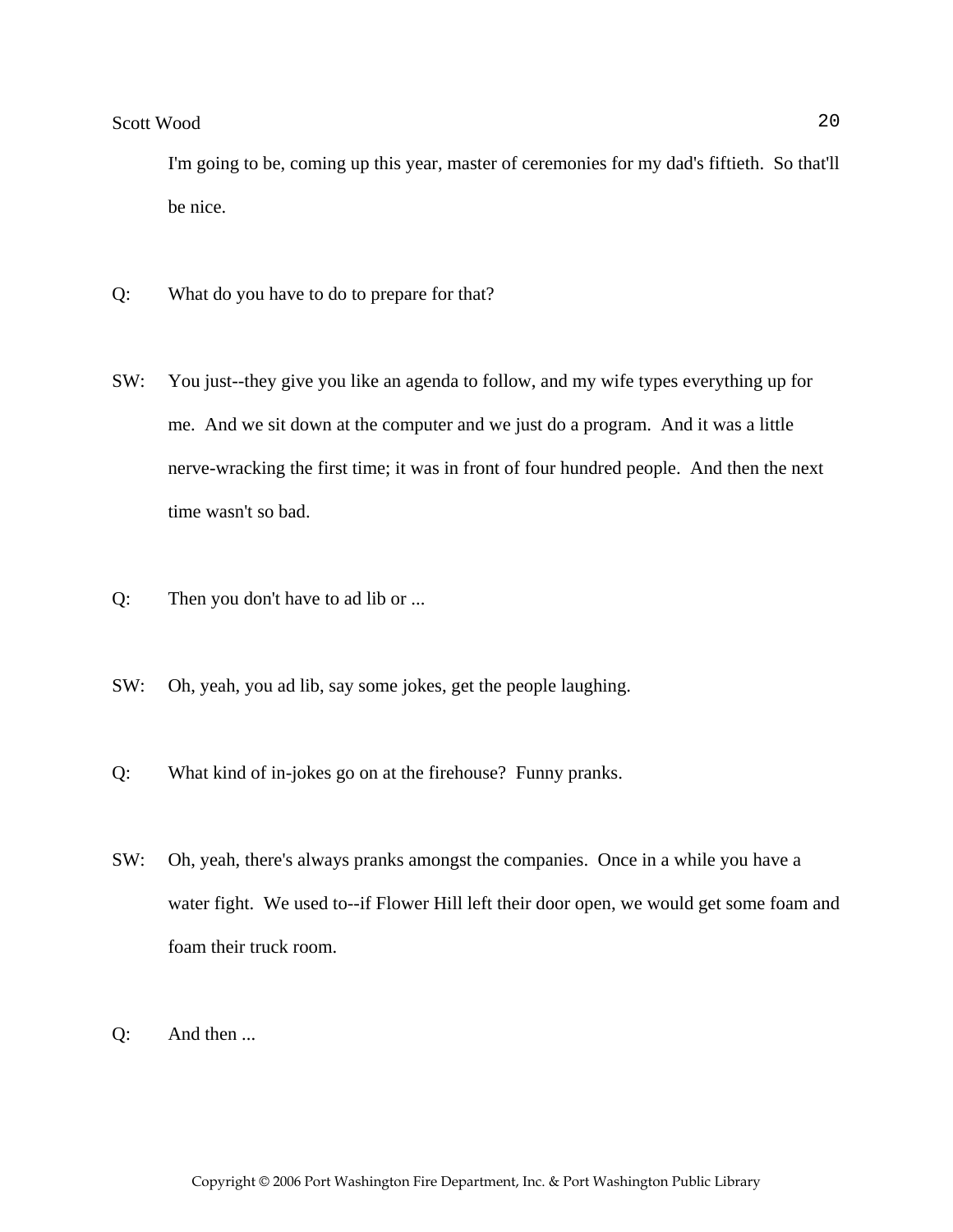- SW: There's all those little competitions between, you know, all the companies. Every Super Bowl Sunday, we have a football game against Atlantic's--Protection versus Atlantic's. And that's bragging rights for the whole year until the next year Super Bowl. And that started about, oh, ten, twelve years ago.
- Q: Where do you play?
- SW: We play--well, last year we didn't play because there was too much snow. But we play up at the high school field. We used to play down on Thomson's Field. And, you know, a friendly game of football. Then, it's just bragging right.
- Q: Tell me some more about this foam. Where do you get the foam from, and how does that work?
- SW: Well, the foam is on the engine itself, for oil spills or fighting oil fires, and mostly, you know, we do it as a prank.
- Q: Yeah. So, when you shoot the foam into the firehouse, how high ...
- SW: Well, you shoot the foam in, and then you take a hose--we also wet down the firehouse. You know, it's just a good joke. Then, you know, the foam doesn't get that high, but just doing it was fun.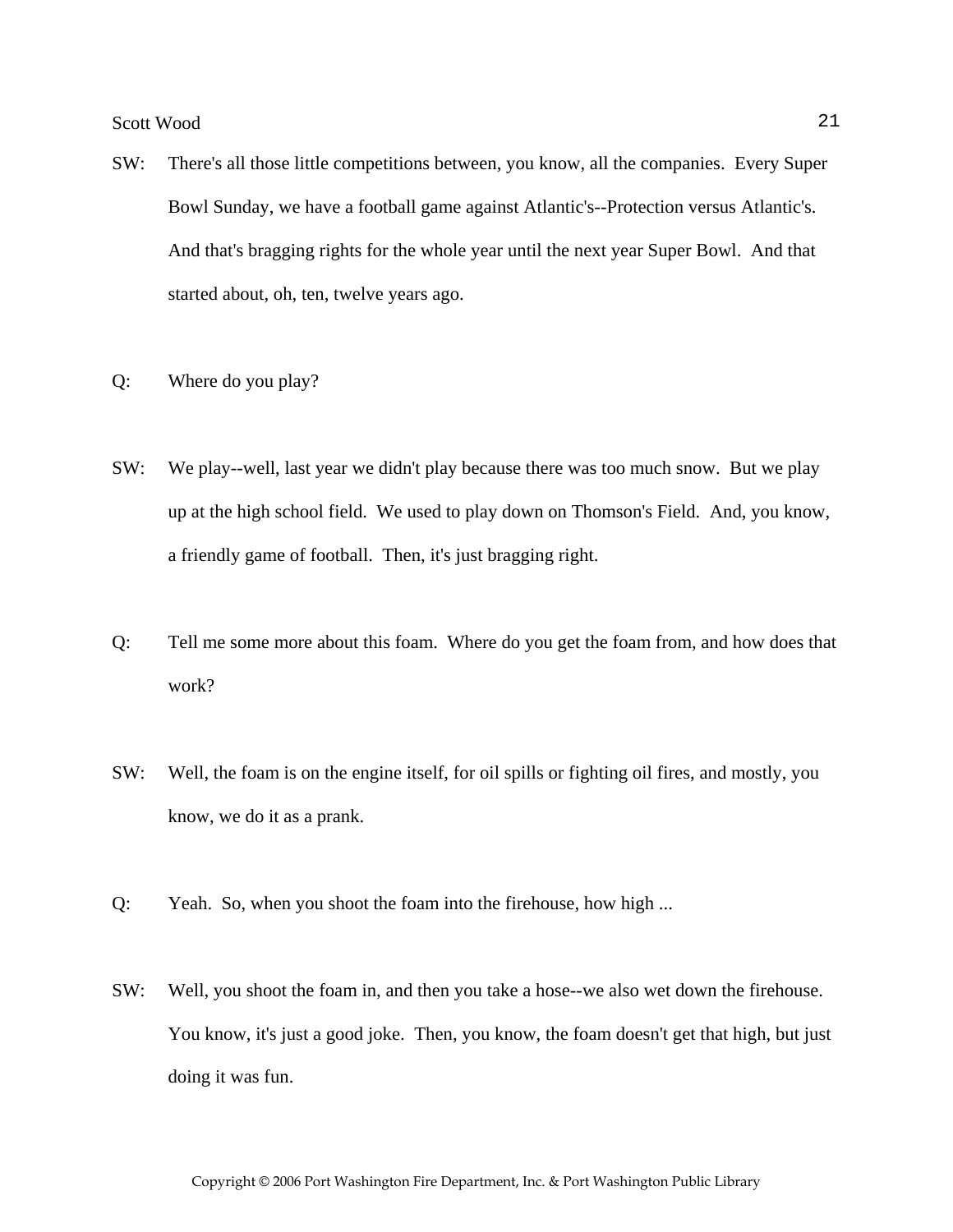- Q: Then what happens? I mean, do people slip--slide on it, or they just can't walk through it or ...
- SW: No, they could walk through it. Just have to clean it up. Just makes a mess.
- Q: Do you remember any of the other pranks that you would play?
- SW: Yeah, well, some of the pranks I can't say, you know (laughs). There was a lot of pranking when we first got in. I was a twenty-one year old when we got in, so we had some fun.
- Q: Yeah. How did you get your nickname in the Fire Department?
- SW: That's not a ...
- Q: What is your nickname?
- SW: Well, everyone calls me Woody. My last name's Wood. So, my grandfather was Woody; my father was Woody. My sister, they call Woody; my brothers. My brothers- everybody but my mother.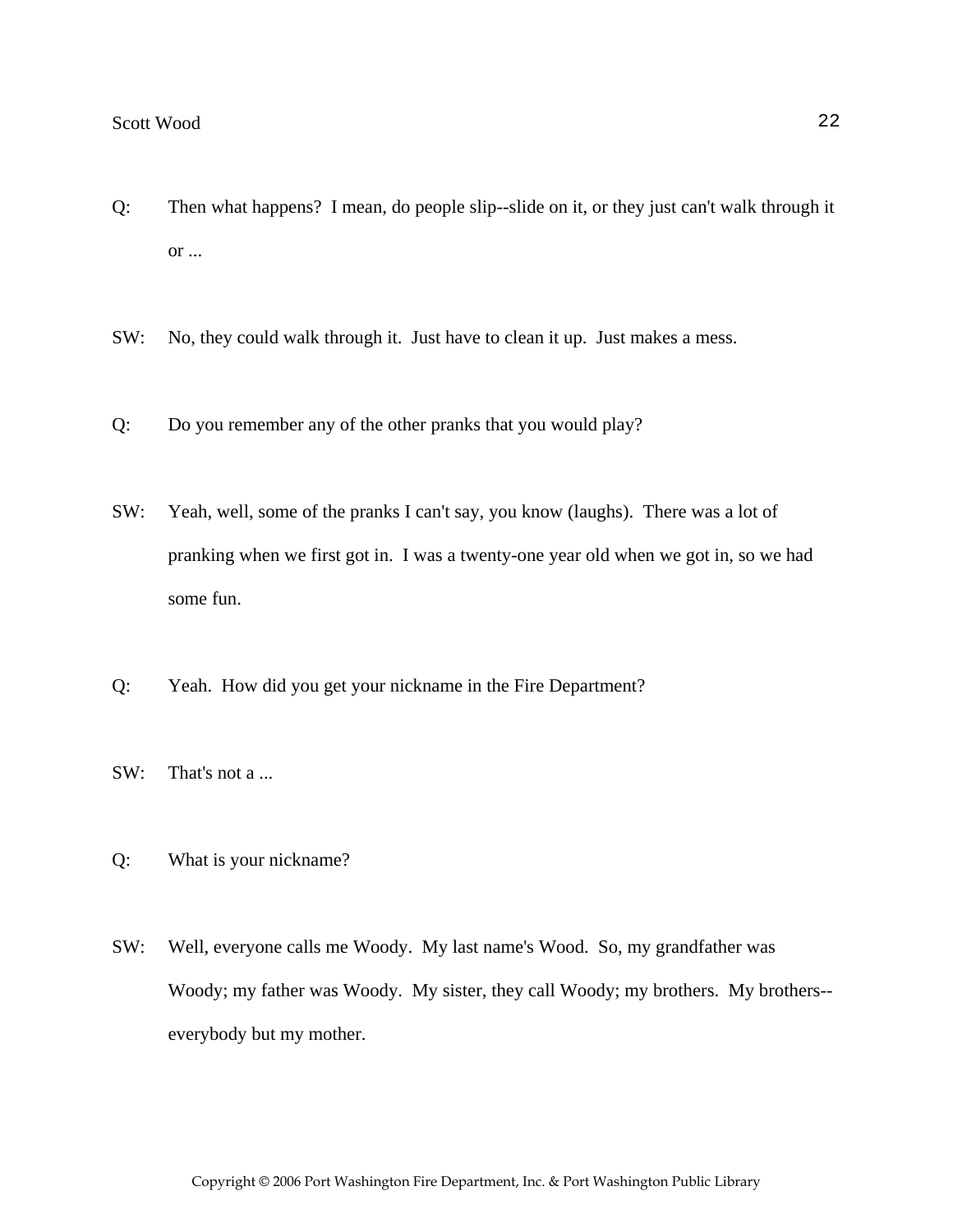Q: So that was before you got into the Department, right?

SW: Yeah.

Q: Yeah. And any other nicknames?

SW: No, that's it.

Q: Do you ever do anything for good luck, like a charm or ...

SW: No, I'm not that superstitious.

- Q: And, let's see, what else? What about the biggest changes you've seen in the Department since you joined?
- SW: Oh, biggest changes. Like I said earlier, the schooling now for the new guys.
- Q: Well, how is that different from what you had?
- SW: They have a lot more. So it's tough.
- Q: In terms of time?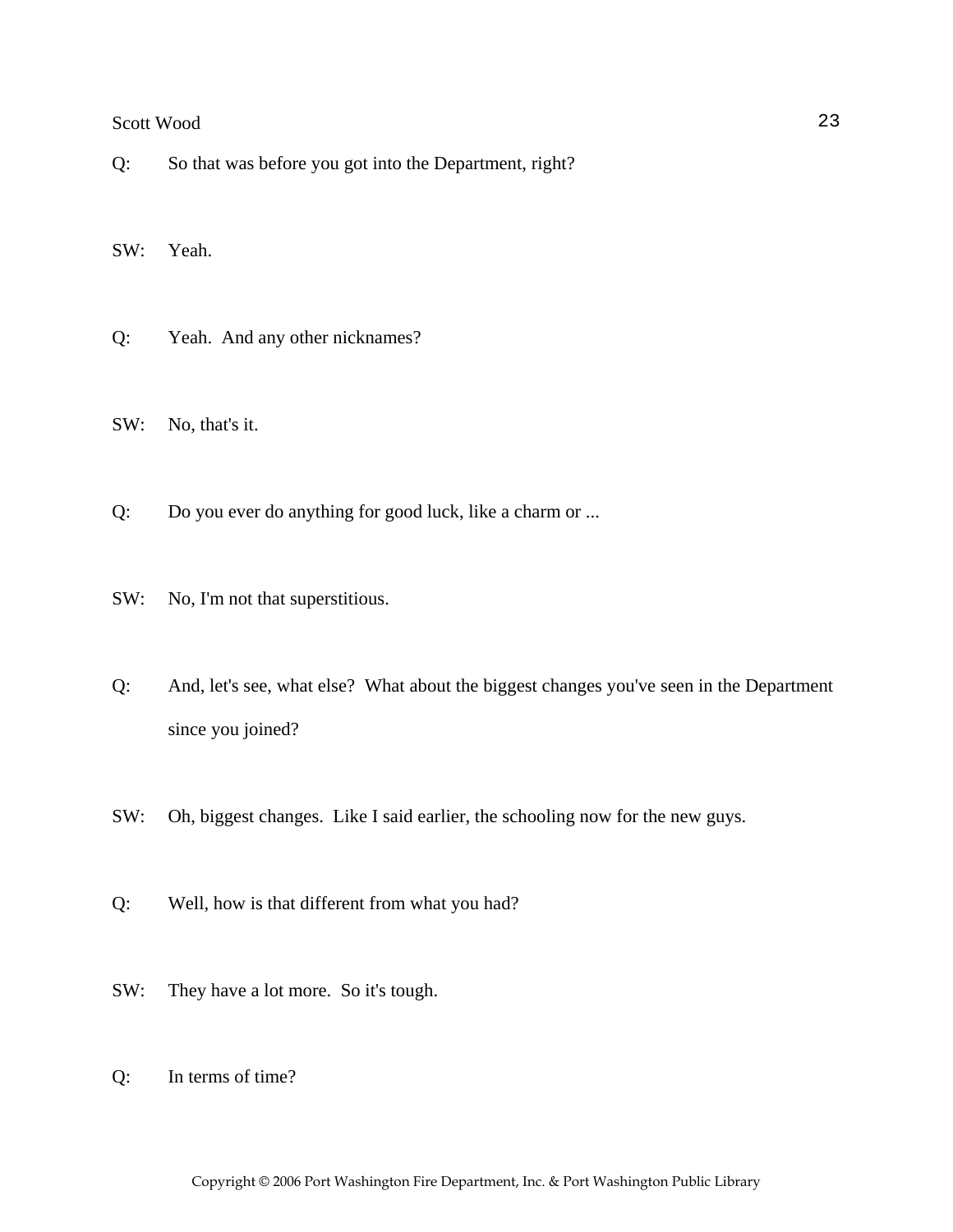- SW: Time. Yeah, time commitment and the studying you have to do. And what other changes?
- Q: Do you have to keep up with the training? You know, once you've been admitted and you've had your initial training, do you have refresher courses?
- SW: Yeah, they have--yeah, they have refresher stuff. Yeah, they have refresher stuff.
- Q: And you have to take that?
- SW: Yeah, you take them. And there's stuff you do every year. You have to have a certain amount of training.
- Q: And your job in the Department is what? Like when you go to a fire, what do you do?
- SW: I'm a--I am a firefighter. I'm not an officer. I'm mostly just one of the guys that gets dirty.
- Q: (Laughs). So--I mean, do you hook up the hose or, you know, do the nozzle, or do you go inside?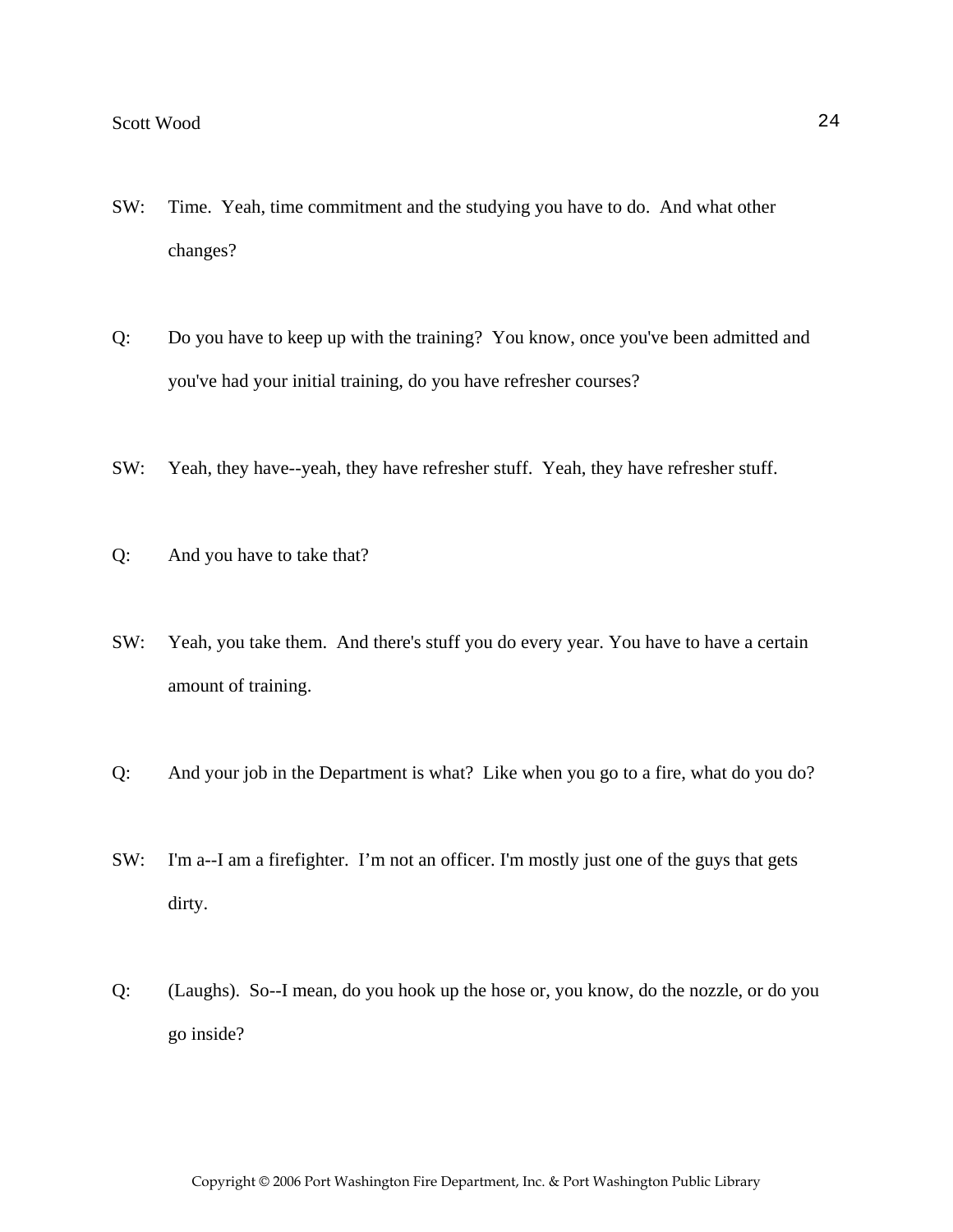- SW: Whatever needs to be done, you know. Basically, everyone's trained in everything.
- Q: Yeah, but how--like how do you know when you go there? Like how many people would go to a fire--a working fire?
- SW: Oh, all depends. You can get a working fire, you can get fifty, sixty guys there.
- Q: And so how would you know who does what? Who determines that?
- SW: Well, whoever--if you're on the engine, if you're on the truck, you know, there's different jobs for everybody.
- Q: And you know if ...
- SW: Some guys go to the roof. Some guys ...
- Q: Yeah, but like how do you know if you're going to be the one to go to the roof? Does somebody tell you to do that or ...
- SW: Yeah, it's whatever truck you're on, yeah. Your officer in charge, you listen to him. And hopefully, everyone returns home safe.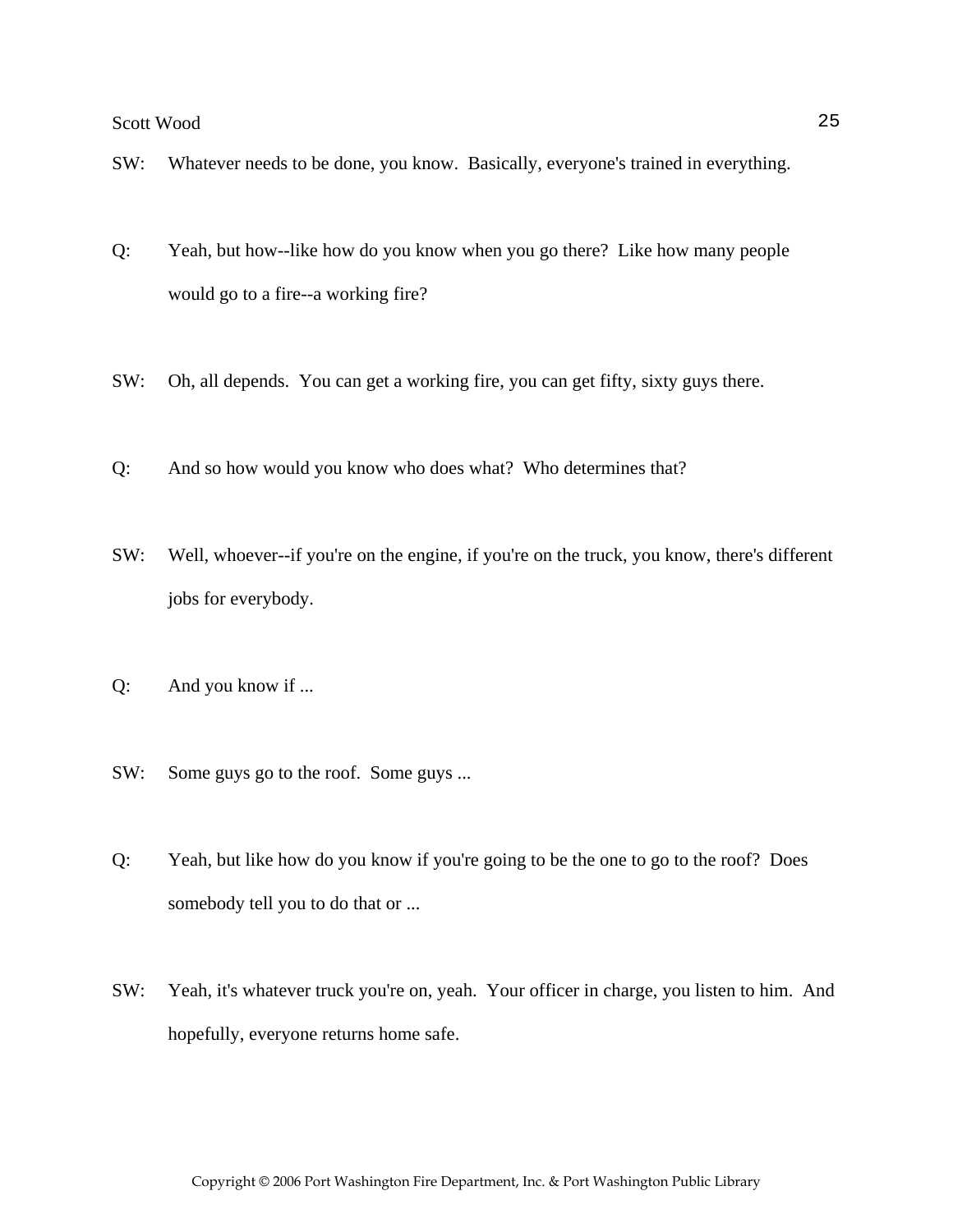- Q: Yeah. So that would be your Lieutenant or ...
- SW: That's the main thing.
- $Q:$  ... right.
- SW: Yeah, Lieutenant or Captains, or Engineers. Or ex-Chiefs also. You know, it's nice to see an ex-Chief when you're at a working fire, because they know what's going on.
- Q: What was the last fire that you went to?
- SW: Last winter, we had a lot of fires. We had a few fires down in Manorhaven. The last working fire I was in was in Bayview Colony. There was a fire on the second floor. It was on North Court; I'm not sure of the number.
- Q: When was that?
- SW: I guess it was last spring. That's the last real important fire. We've had a couple, you know--the other night we had a fire down on Soundview; it was a mattress fire. But there wasn't any extension. It was extinguished fast. But normally--if, you know, the guy--the kid threw cigarettes in his garbage can in his room and started, you know, his table and mattress on fire. That could have been something if they left after that.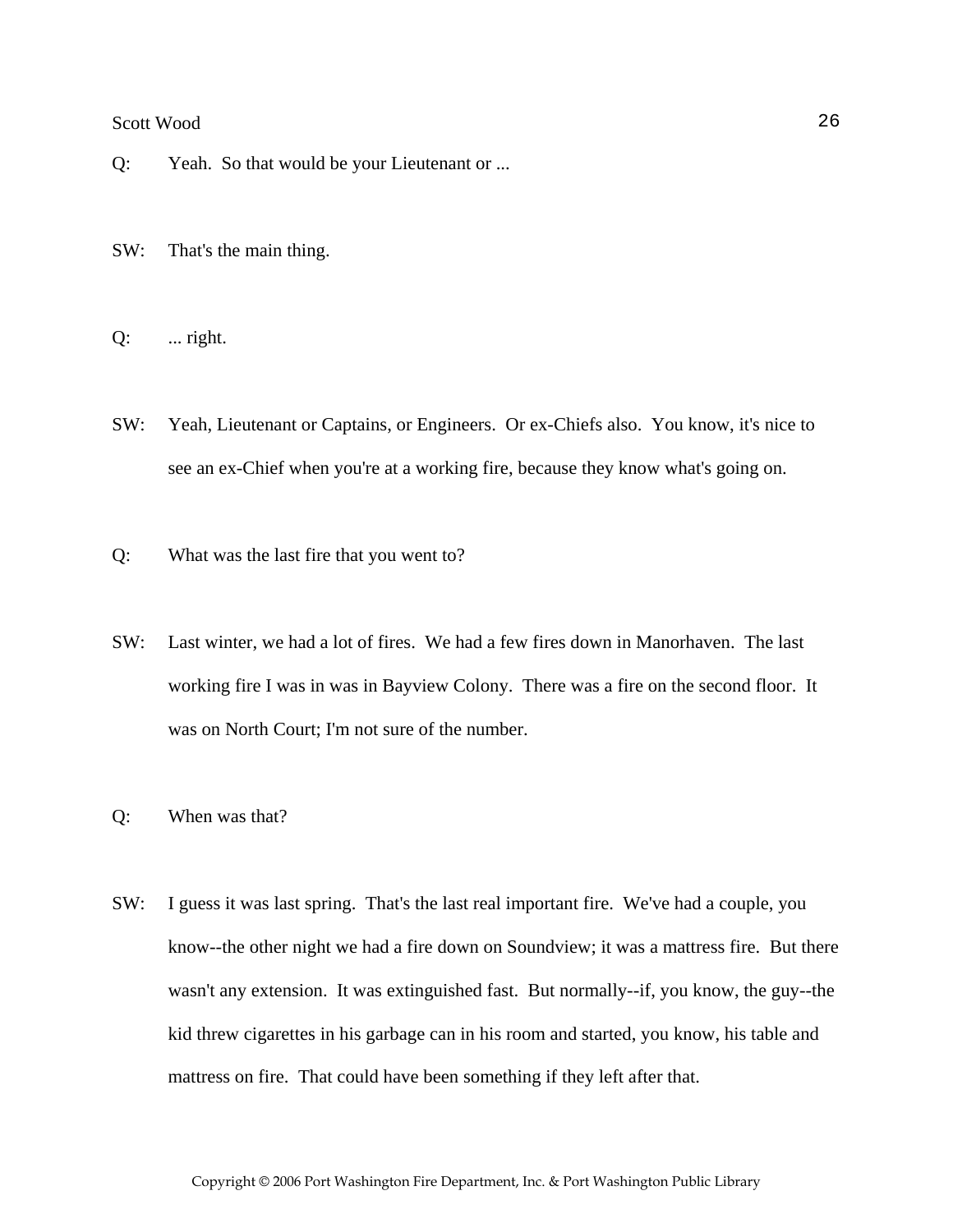- Q: That was a teenager?
- SW: Well, I say kid, but actually I knew him as a kid, so he's probably in his thirties now (laughs).
- Q: And he called in right away, realized right away what had happened?
- SW: Yeah.
- Q: Well, wait, so he threw the cigarettes in the wastebasket, then how did the mattress catch on fire?
- SW: Well, the basket was next to the bed.
- Q: Oh.
- SW: So, I guess the contents of the wastebasket caught the bed and his night stand.
- Q: And what did you do when you went there?
- SW: Well, I was on the second engine. So, when we got there, the first engine had already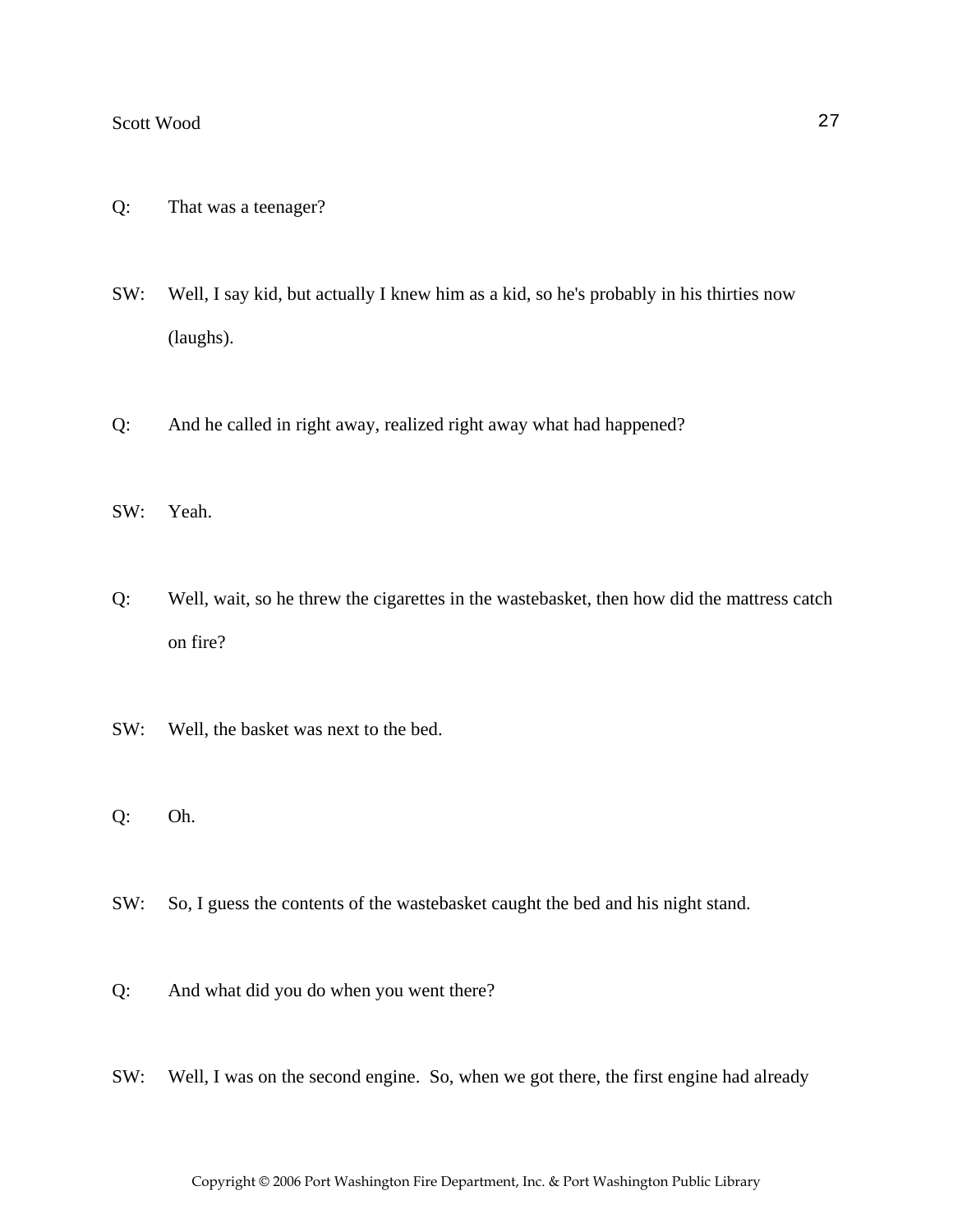extinguished the fire. So there was a little bit of overhauling, you know. You get the mattress out and the stuff that was burning, and then you just open up the wall to see if there's any extension. That's it.

- Q: And extension means ...
- SW: Extension means, if fire gets inside of walls, it goes up or down, and that's not good. So, you check for extension. You open the holes until the burning stops.
- Q: What have you done on the anniversary committee?
- SW: Oh, yeah. We just started a hundredth year anniversary committee. And we've had only one meeting so far. It's still a few years off. But I think I think I am in charge of the parade committee. So ...
- Q: This is for the whole Department.
- SW: Right.
- Q: Yeah. That's what this project is for.
- SW: Okay.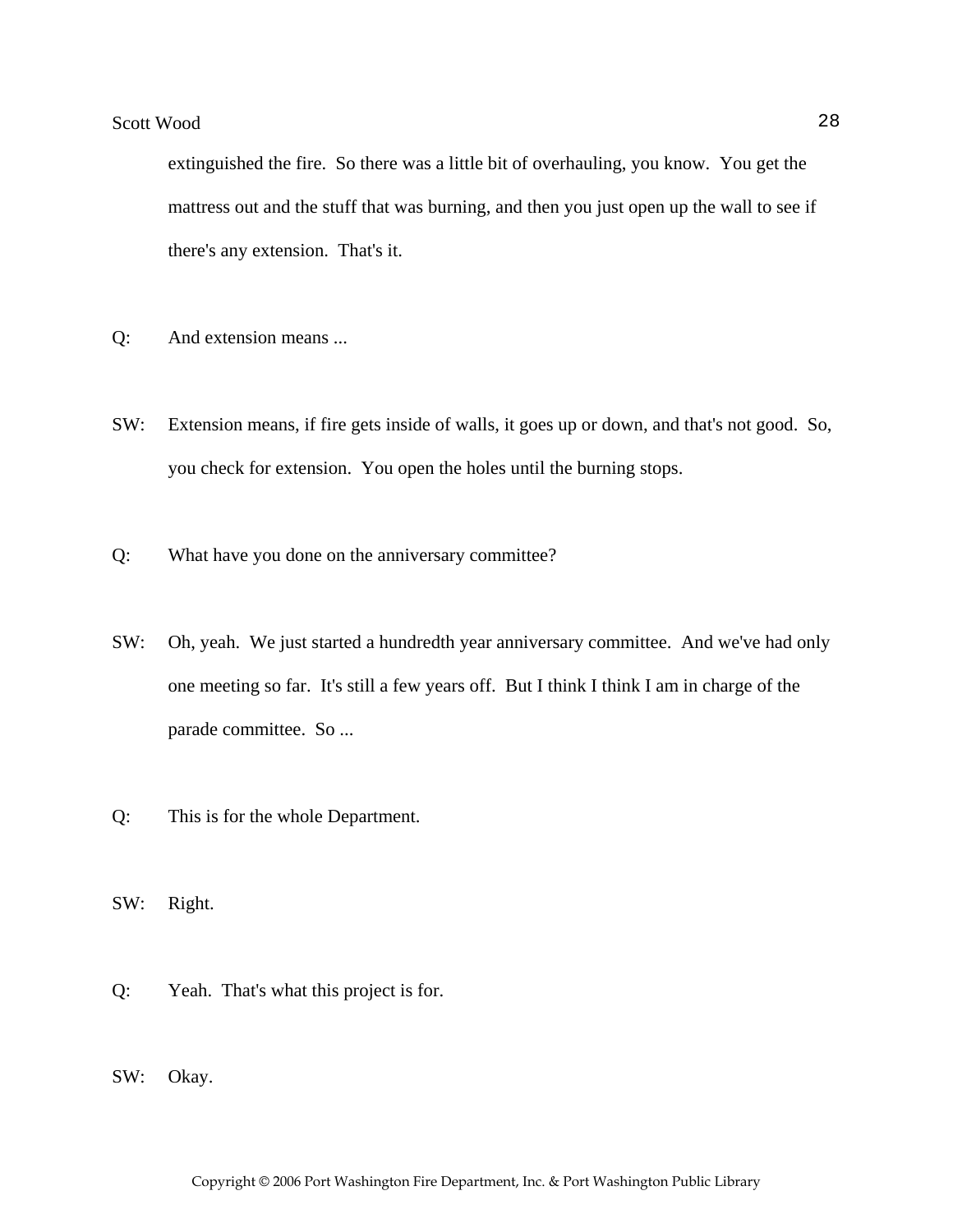- Q: The hundredth anniversary. What about the new equipment that you use? Is that really hard to carry? Is it very heavy?
- SW: No, it's actually a little lighter than the stuff we used to carry.
- Q: It is lighter?
- SW: But I'm getting a little older.
- Q: (Laughs).
- SW: So (laughs) ...
- Q: And is that one of the big changes that you've seen?
- SW: Equipment's better, you know. I guess everyone's issued, you know, full turn-out pants and helmet and jacket and gloves. So, we're pretty much covered up.
- Q: And going back to, you know, integrating your police work with the firefighting work, what kind of schedule do you have as a police officer?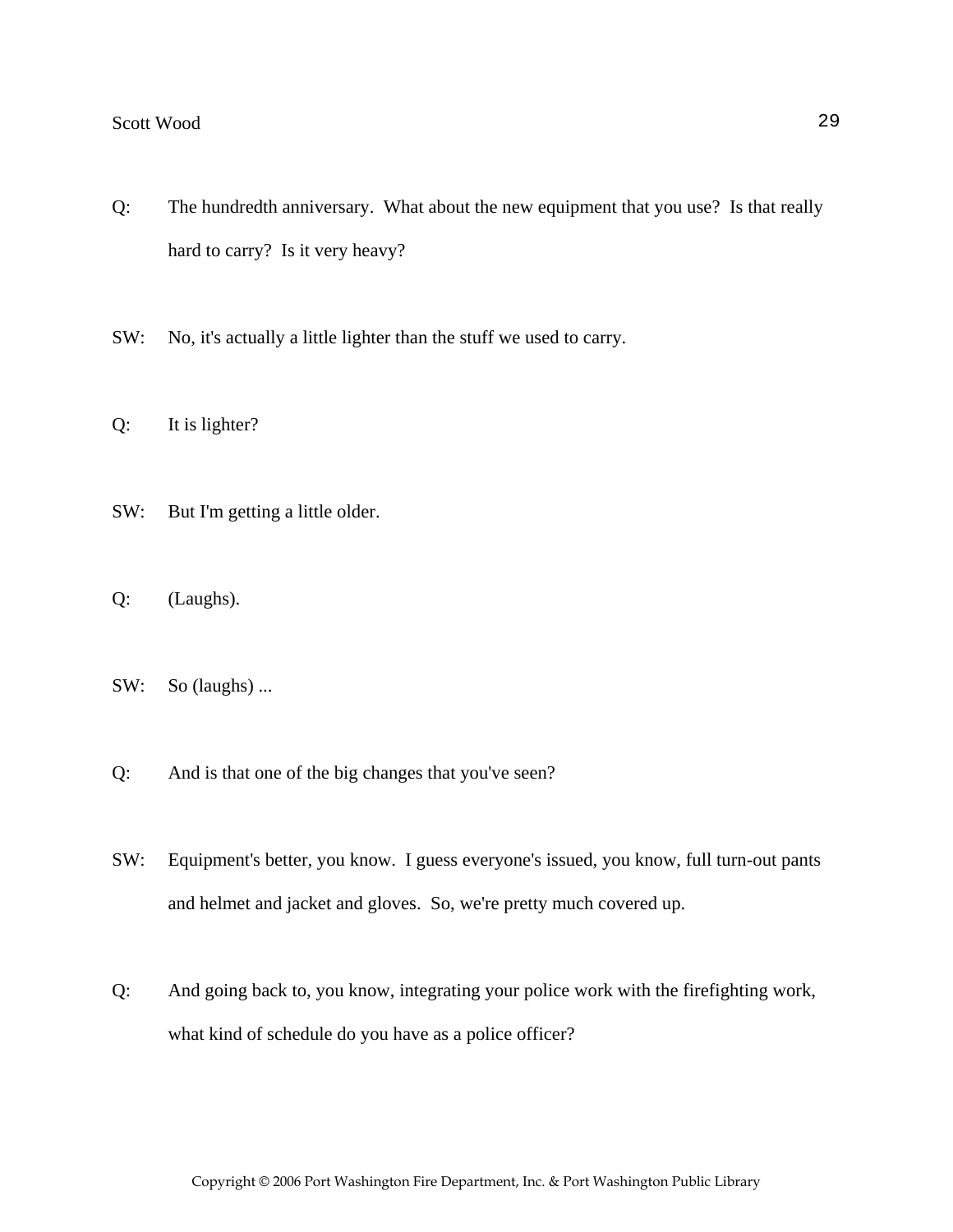- SW: We work twelve hour shifts at the Police Department. So I work two days on, three days off, and then two off, two on, three off, two on, three off, and then three on to four off. We have good schedules, and all the guys like it. It's twelve hours; every two days we get three day weekends off.
- Q: Is it always the same twelve hours, or is it ...
- SW: Actually, we do three months of days, then three months of nights. Tomorrow night I go back to nights.
- Q: And how is that? Is that hard to get used to?
- SW: It takes a couple of weeks to get used to the switch. Working nights is a little tough.
- Q: What would you say makes a good firefighter?
- SW: That's a good question. A good firefighter. There's good firefighters in different ways, you know.
- Q: Like what?
- SW: I don't know. I just know for myself. Obviously, you would have to want to do the job.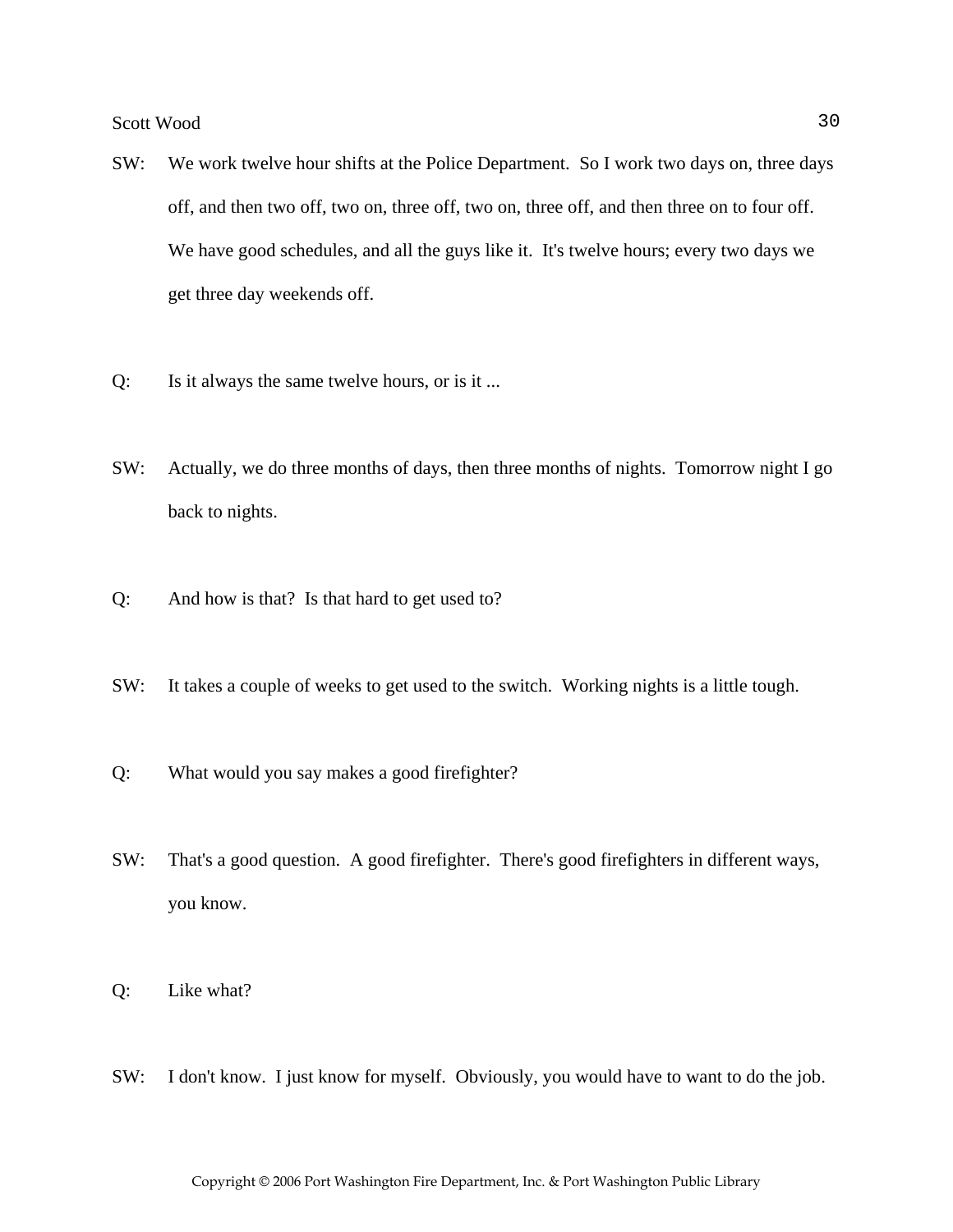A lot of guys--a lot of people sign up for it, and then they realize it's a lot more than they thought it was going to be. But, you also need the people that run the inside, you know, maybe--we have-- guys have to do the inside interior firefighting and the outside stuff. And even the guys who, you know, the older guys are important for the Fire Department who don't fight the fires anymore. You know, the business aspect of it, which I'm not into too much. So (laughs)

- Q: But mostly it's wanting to do the job.
- SW: Yeah, that's what it is. I guess it takes a certain kind of person.
- Q: How important is the social aspect of being in the Fire Department?
- SW: The social aspect of the Fire Department it's good. It's a brotherhood. It's a life. I mean, I'm friends with the new guys, and I'm friends with the old guys, you know. It's fun.
- Q: And when did you first feel you were part of a team, all pulling together?
- SW: As soon as you go to a fire, you know, it's part of it. As soon as you get on the truck. You look around and you see who you're with. You know you can trust, you know.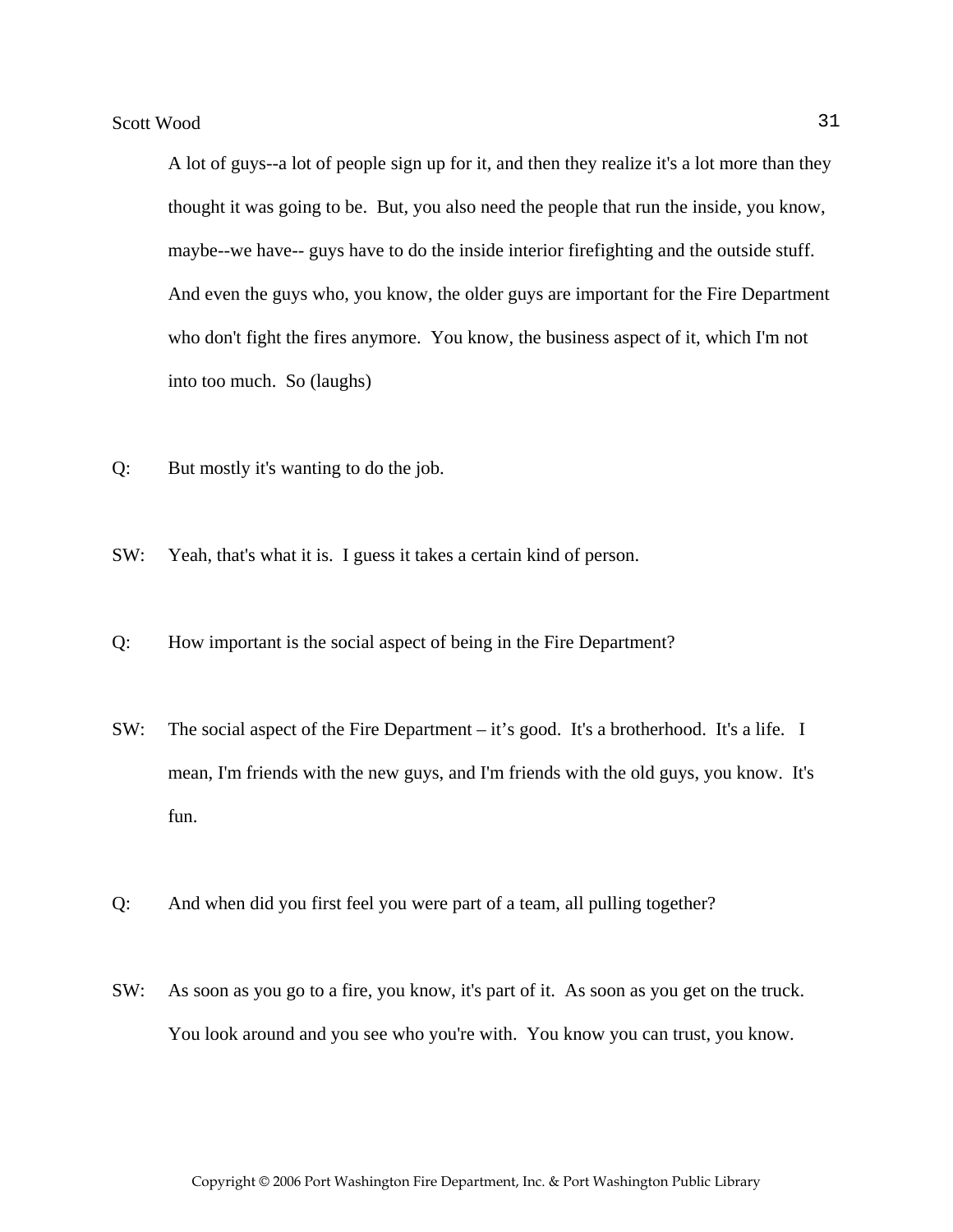- Q: And how can you tell who you can trust?
- SW: Just by--just by--just by--just going on calls with the guys, you know.
- Q: And so how does somebody show that he's trustworthy?
- SW: Well, you could see what they do at a fire. The person you've got to trust is yourself the most. That's why I learned that the hard way. So, that's about it.
- Q: Now, were you already in the Department when the first women came in?
- SW: I don't know about the Fire Medics. The women were in before I was, with the Fire Medics. And the first woman firefighter was Janet Kimmerly. She's with Protection, and she was in before I was, I think. Pretty close. Yeah, pretty close.
- Q: So, you didn't have any adjustment to make there, in terms of accepting women in the Department.
- SW: Oh, yeah, no.
- Q: What about people from other ethnic groups?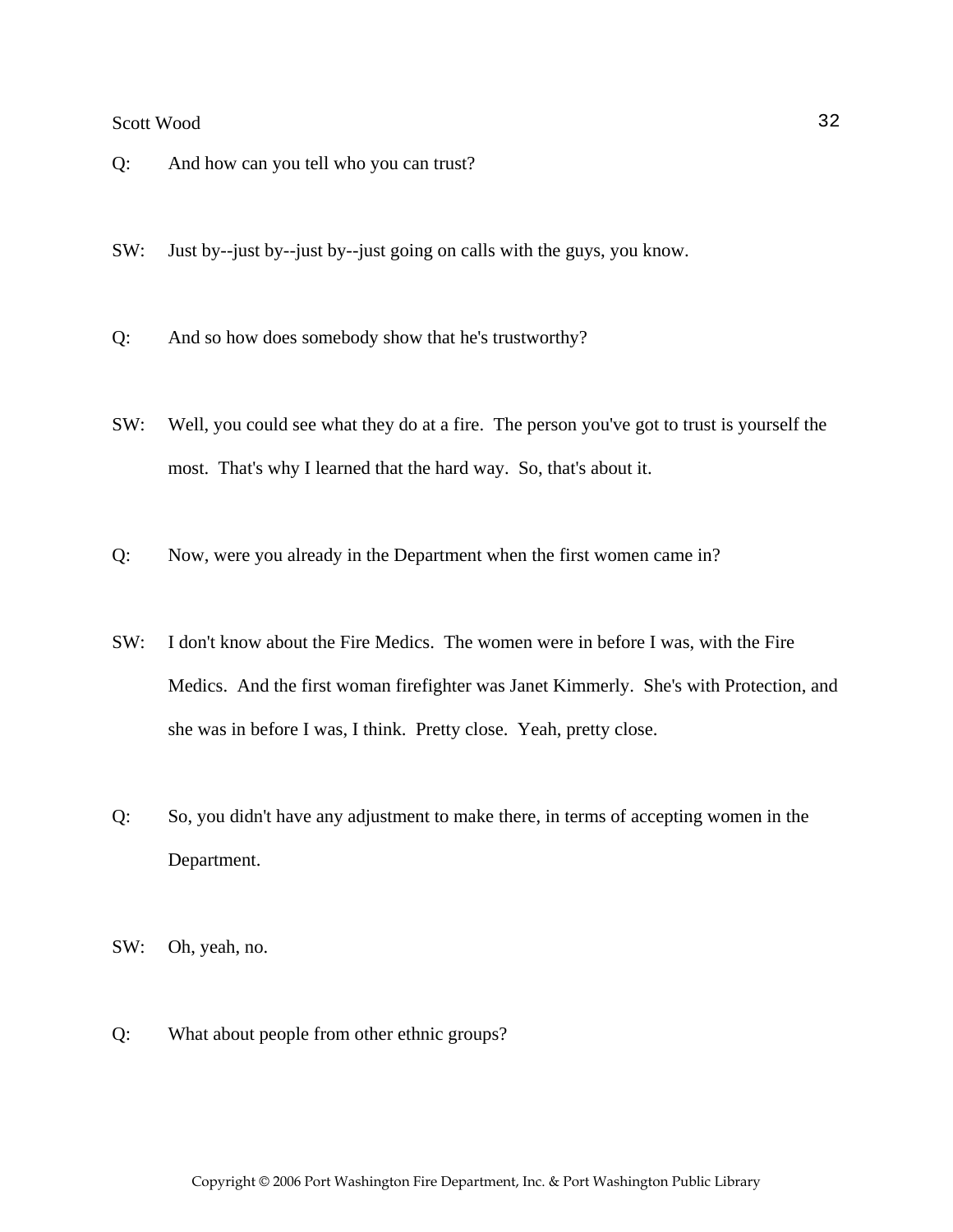- SW: Other--yeah, we've had--now we have--we never used to have any Spanish firefighters, and now we do. And my good friend Albert Butler, he's a black firefighter. And, I guess Albert was the first person of color in the Fire Department. He's a good firefighter, Albert.
- Q: And is he accepted by the other members?
- SW: Oh, yeah.
- Q: There hasn't been any strife or ...
- SW: Oh, no. No. And there's been--you know, there's been others after him.
- Q: Would you want your son or daughter, when you have children, to be firefighters?
- SW: Yeah. I would want my son definitely. I don't know about my daughter (laughs).
- Q: (Laughs). What kind of annoyances have you experienced with other firefighters? There've been any, you know, kind of locking horns?
- SW: I pretty much get along with everybody, but I've seen some locking horns of different guys, you know, different positions. Being Chief of the Fire Department, I know, is a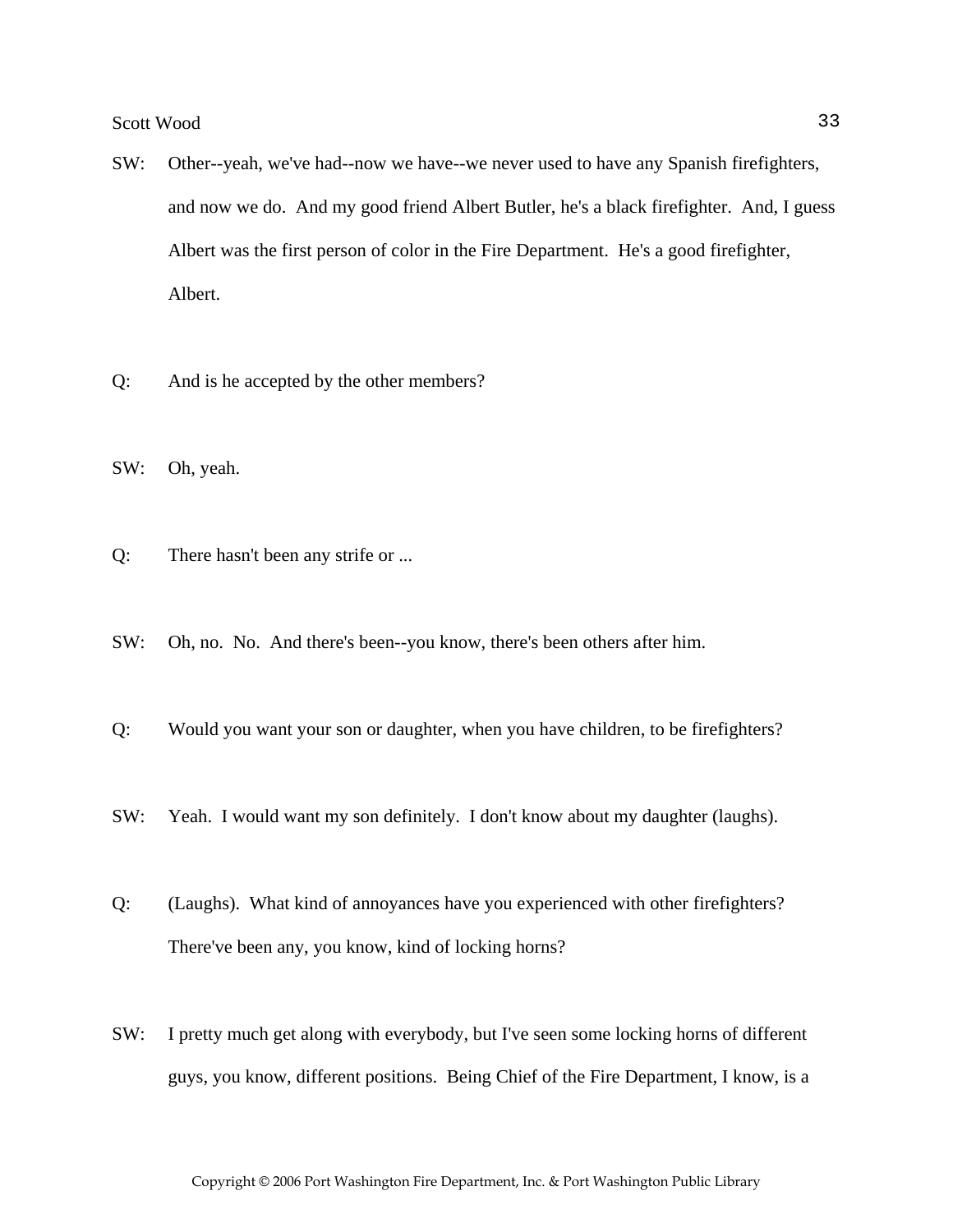tough position, because everyone beats on you, and I wouldn't want to go through that.

- Q: So, you're not interested in becoming an officer--a line officer?
- SW: No. I'm just happy fighting the fires. Come and go.
- Q: What do you think the future of the Fire Department is going to be? Do you think it's going to stay all volunteer?
- SW: Yeah, I think it's going to stay volunteer for now.
- Q: And have you ...
- SW: There's always talk of, you know, combining into one big Department and get rid of the companies. And, I don't know if that's going to happen.
- Q: How would you feel about that?
- SW: As long as the job gets done, you know, that's the most important thing. That's the way I look at it. And I like being part of my company, you know, you have pride in that. But, if it came down to it and we had to, then the most important thing is getting the job done.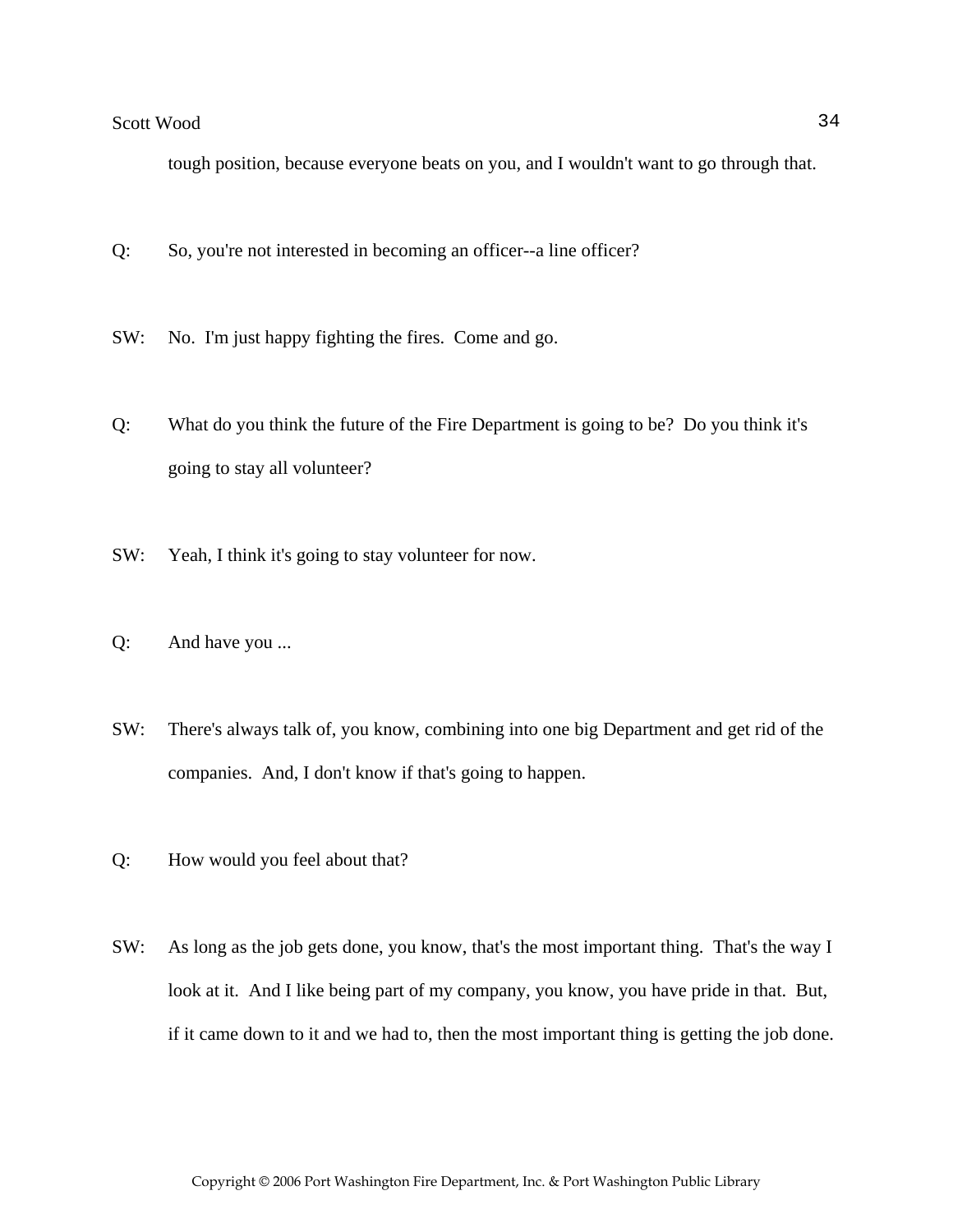- Q: Have you recruited any people yourself to join the Department?
- SW: Yeah, over the years, I've sponsored a few people.
- Q: And how did you find them?
- SW: Just friends, I guess. Friends and once in a while someone'll just come down to the firehouse and say, "I'm interested in joining." You tell them to come down Thursday nights; it's work nights. And they come in, see if they like it, and give it a shot.
- Q: Did you ever think about quitting the Department?
- SW: Oh, no. No.
- Q: Have you served in the military at all?
- SW: No.
- Q: Were you at all involved at 9/11?
- SW: Yeah, I was at 9/11.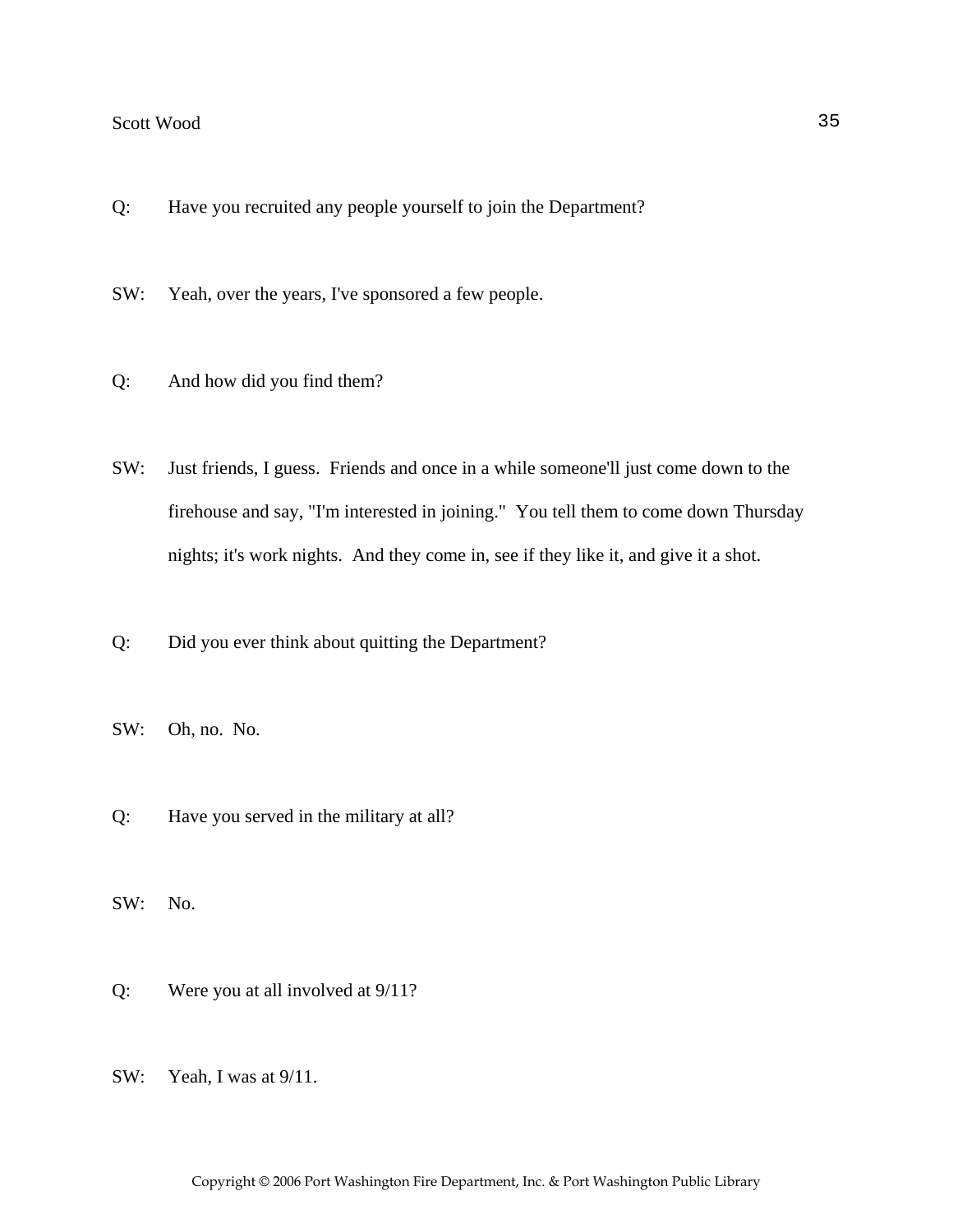- Q: You were. Can you tell me about that? How you first heard what was going on?
- SW: Yeah, my girlfriend at the time--now my wife--I was home sleeping because I worked the night before. And she called me and told me that a plane hit the building. It hit--a plane flew into the--so I figured, oh, wow. A small plane must have hit the building. You know, I'm like, "I'm tired. Leave me alone. I'm sleeping. Why'd you call me," because when I work nights, my sleep, like especially in the morning, is like sacred, you know. It's not easy sleeping during the day. Like "Yeah, yeah, okay, great." And then I just flipped the TV on, and I saw when the second plane hit. And then I just responded to the firehouse because I figured that we would be responding, which was a big fiasco.
- Q: Why?
- SW: Went to the firehouse, and, you know, of course, all the guys who showed up there wanted to help. And they took a bunch of our rigs. We went to Belmont Park with all the other Nassau County fire departments and just waited, and they never called us. So it was kind of like, everybody wanted to help and--and we stayed there all day. All day up till about eleven o'clock at night. Then went back. And they told us not to go in, but the next morning, on the 12th, early in the morning, a bunch of guys met, and we drove in on our own, to see if we could help out.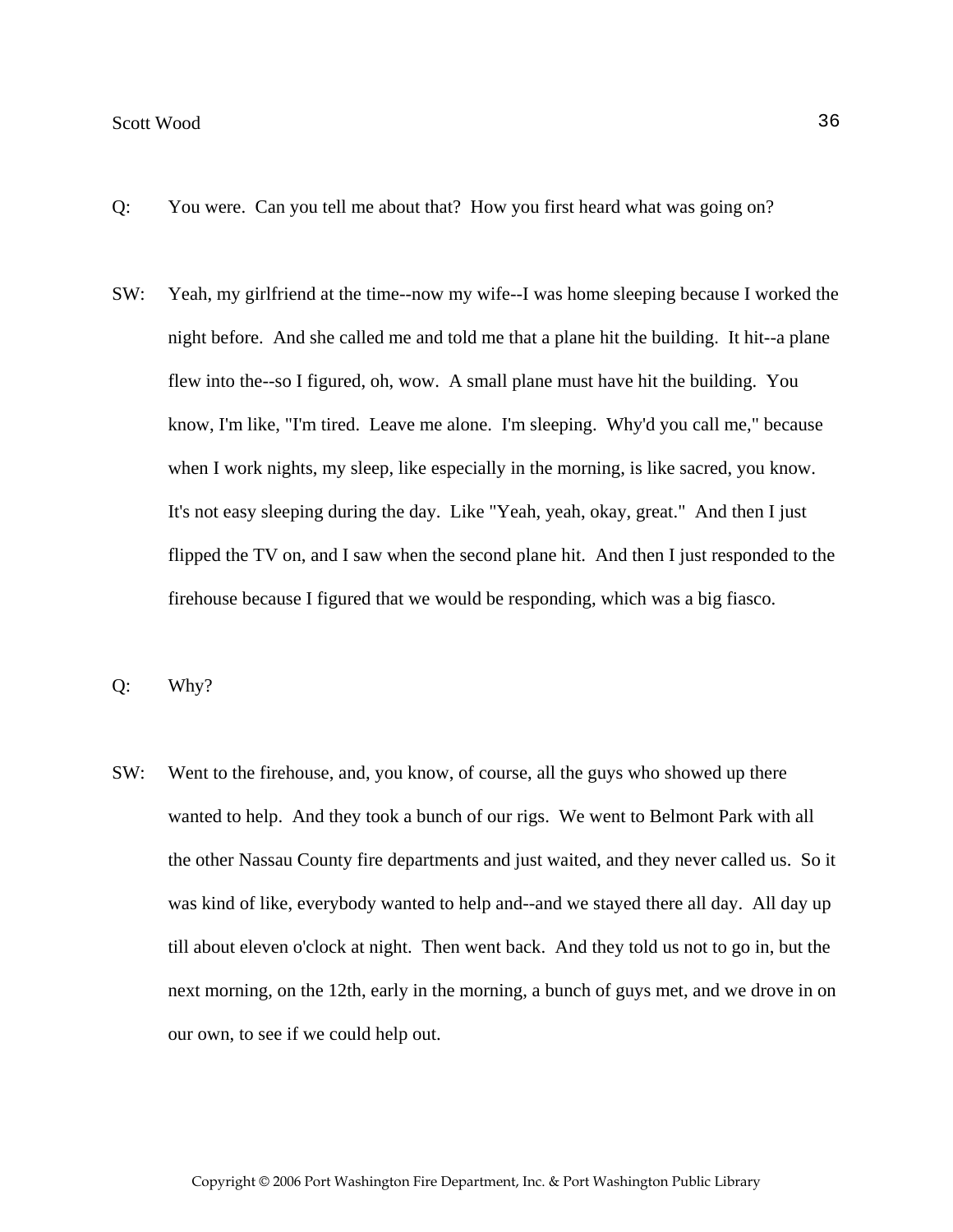- Q: Who did you go in with?
- SW: [I have pictures, so I can show you pictures. That's what I brought today.](http://www.pwfdhistory.com/trans/woods_trans/pwfd_911007_web.jpg)
- Q: Oh, good. And, so you went in on the morning of the 12th.
- SW: Yeah, on the advice not to go in, from the Chief's office. They called us free-lancers, but we went in. I went in like about four days in a row.
- Q: And what did you do down there?
- SW: Just worked at Ground Zero. It was sad.
- Q: Yeah. But, I mean, specifically, what did you do?
- SW: [Digging in the pile.](http://www.pwfdhistory.com/trans/woods_trans/pwfd_911002_web.jpg)
- Q: And all day long?
- SW: Yeah, for four days.
- Q: Yeah. And what was the hardest part of that?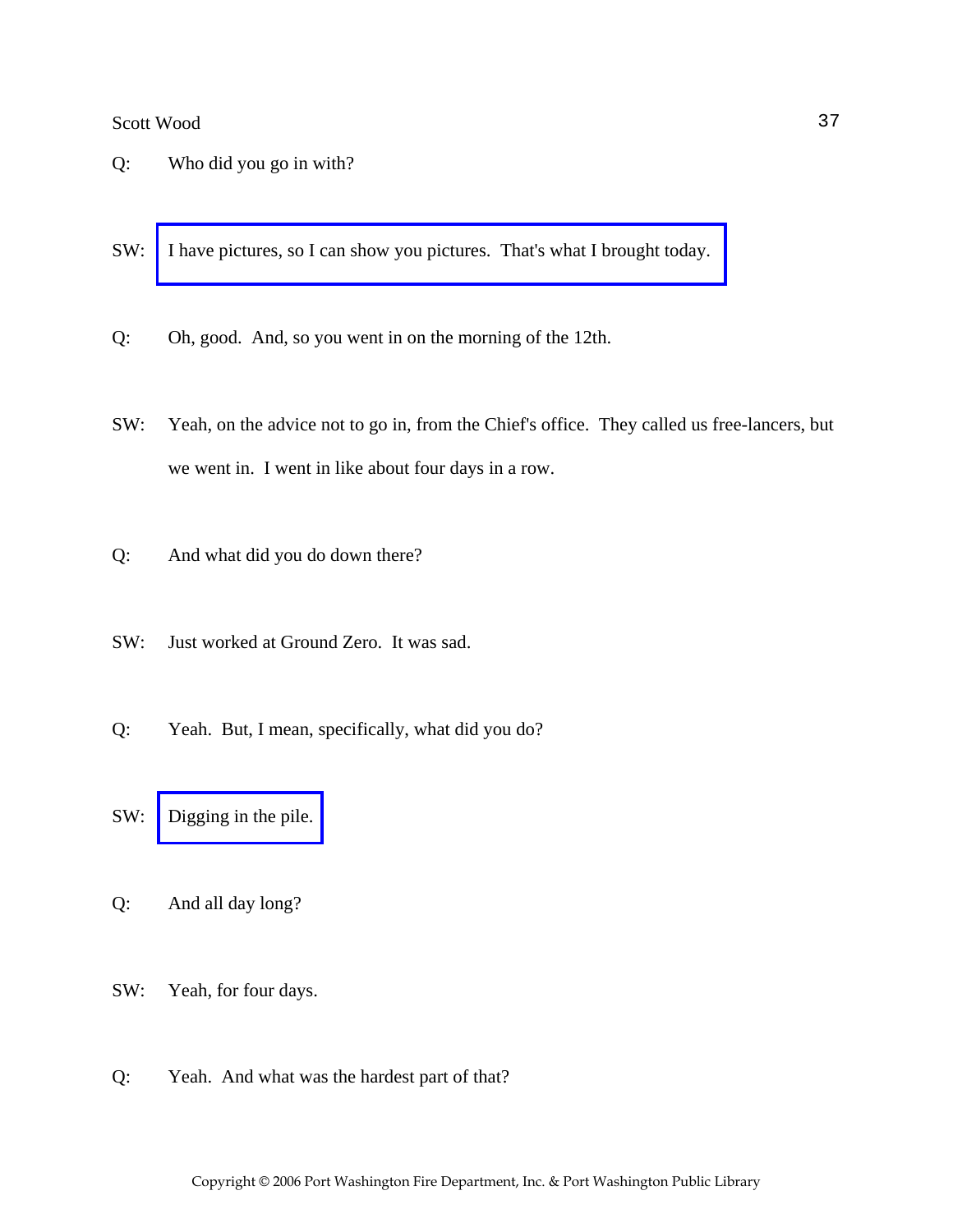- SW: Just knowing the people that got killed, you know. It was just pretty sad.
- Q: Did you meet up with other firefighters, too?
- SW: Yeah, we met up with other policemen and firefighters from Port Washington. Kind of [had a little staging area of our own. And we hung out at like the same spot, you know, to](http://www.pwfdhistory.com/trans/woods_trans/pwfd_911006_web.jpg)  take our breaks.
- Q: So, again, how did you know just what kind of work you needed to do? Was there somebody who was directing ...
- SW: Well, the first couple days was just everybody just going and trying to dig through, see if they could find, you know, any survivors.
- Q: And you never did?
- SW: No. I helped carry a couple of dead people out. One guy was a Port Authority police officer. Actually, there's a picture of me in *Time Magazine* at Ground Zero, as we took that Port Authority officer out.
- Q: And did you have any follow-up things that happened after that? Did you go back down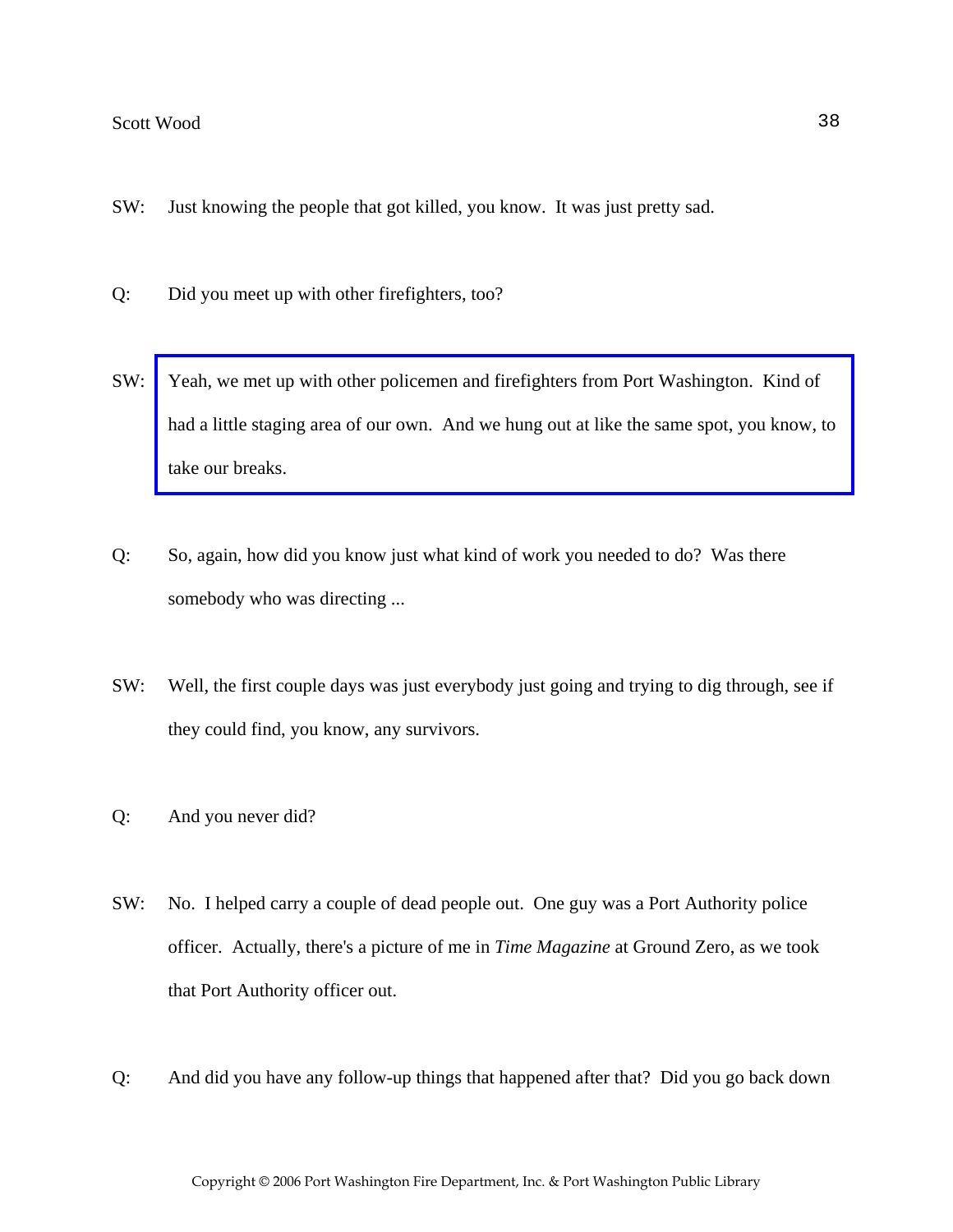to Ground Zero later?

SW: No, I haven't been down there since.

Q: Well, what do you think about the plans for the memorial that they're building down there? Have you followed all that discussion?

- SW: No, I think--I think it's great. I think they should just erect another building there.
- Q: Another tall building?
- SW: Oh, yeah.
- Q: Why?
- SW: Just so we could show them that, you know, we're still here and putting another building up.
- Q: And you don't think that would be too dangerous?
- SW: I don't know if it's dangerous. You know, they say everywhere now is dangerous, so (laughs) ...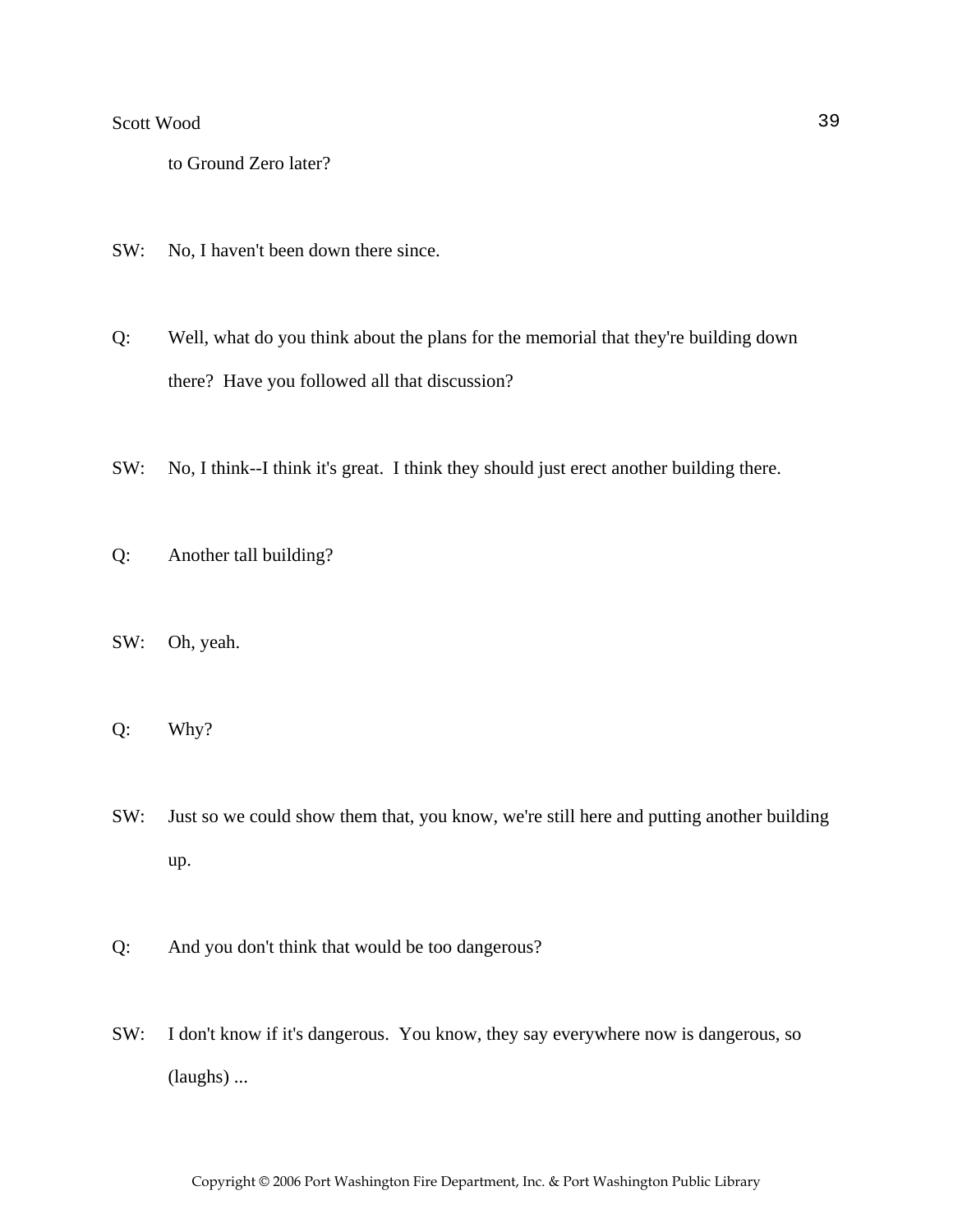- Q: Yeah. Did you save any objects from the building?
- SW: No. Just the pictures.
- Q: And did you bring any, you know, any of the objects that were there out, as you were down there? I just read in the paper that they've pulled together different pictures or things from people's desks or offices, and are trying to get them to the families.
- SW: Oh, yeah. No, no, I didn't see-no, I was just there to try to find people.
- Q: Yeah. What would you say the most important lesson you've learned in firefighting?
- SW: Trust yourself. Trust your own instincts. Rely on yourself the most.
- Q: And what would you say that you've learned in firefighting that's helped you in your other life--your profession as a policeman or your family life?
- SW: Well, there's a lot of comparisons to the Police Department and the Fire Department. You know, we hang out with the guys and, slash, the girls.
- Q: Yes (laughs).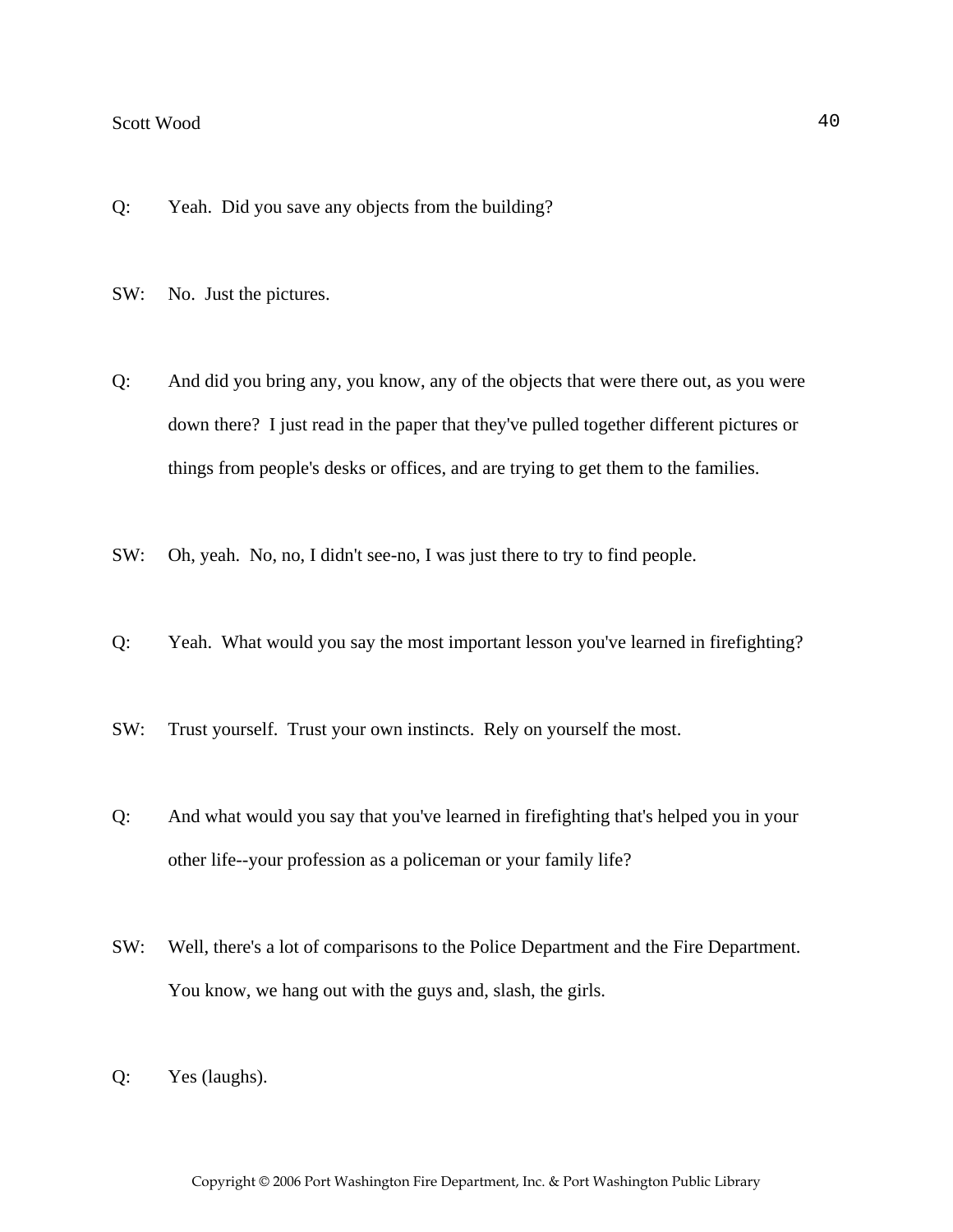- SW: Yeah, there's comparisons there.
- Q: Like what?
- SW: Oh, the camaraderie, you know. That's huge.
- Q: Yeah. Somebody was saying to me the other day that they thought one type of person went into the Police Department and one kind of person went into the Fire Department. And, what do you think about that?
- SW: No, no, that's not true. We have a lot of firemen that are also cops in New York City and in our jobs, Port Washington. And we have a lot of firemen that are also paid firemen. So ...
- Q: So, what do you think is the motivation for most of the people going into the two kinds of work?
- SW: Well, I don't know. I just became a police officer, because I'm not really, you know, a desk guy, type of guy. Okay? I couldn't see myself taking the train into the city every day, and I became a volunteer, just family tradition, like I said earlier. I enjoy doing that also. And there's a lot of family tradition in the Fire Department, as you probably know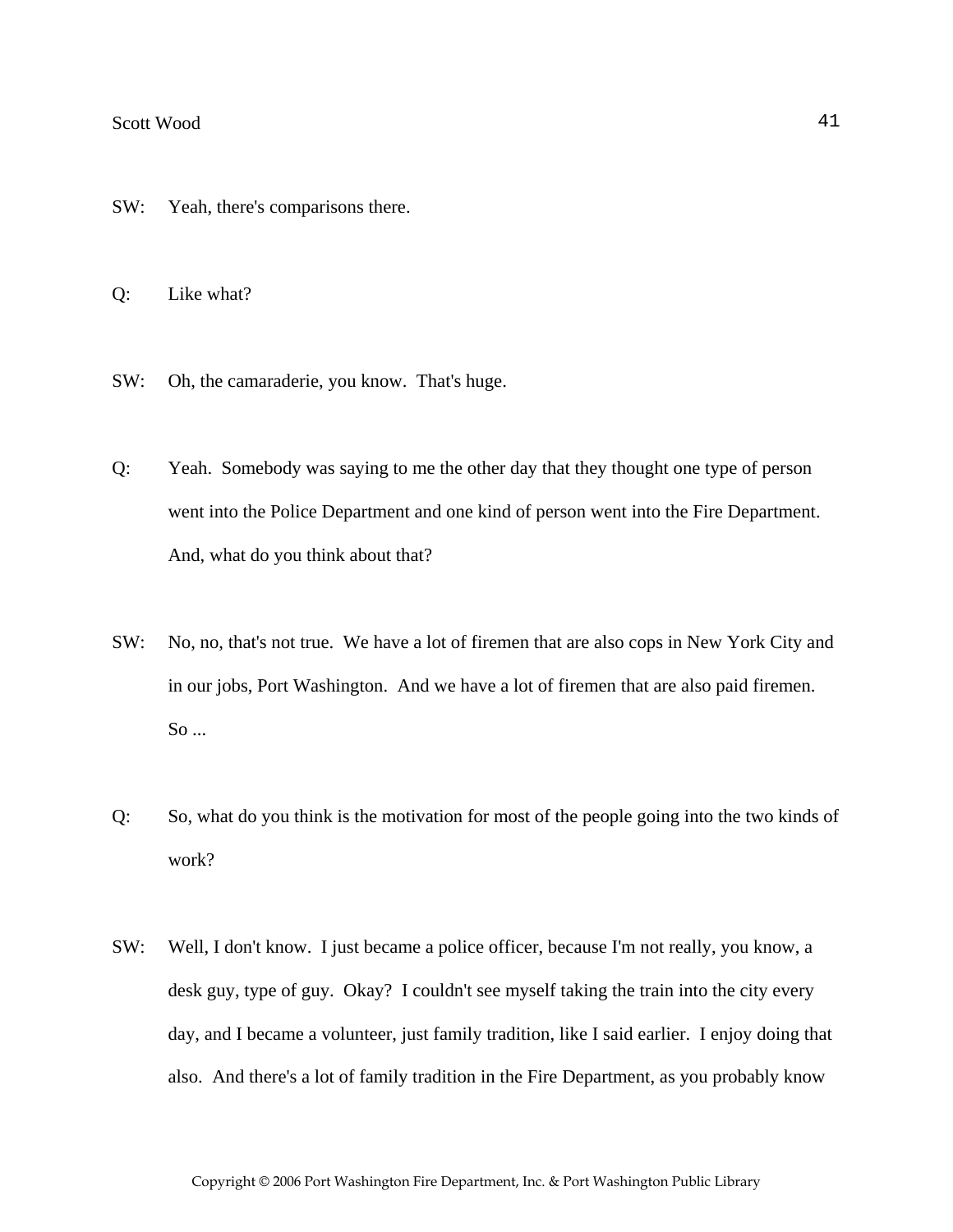already.

Q: How would you like to be remembered?

SW: Hmmm. I guess just as a person that gave to his community.

- Q: And what do you think the value of this project is? This oral history?
- SW: I think it's nice. It's going to be in the archives forever, right?
- Q: Right.
- SW: That's great. Maybe in another hundred years, they can bring this out and listen to what we're saying.
- Q: Is there anything else that you think we should talk about?
- SW: No, I think that's about it.
- Q: Okay. Well, all right. Well, thank you very much.
- SW: All right.